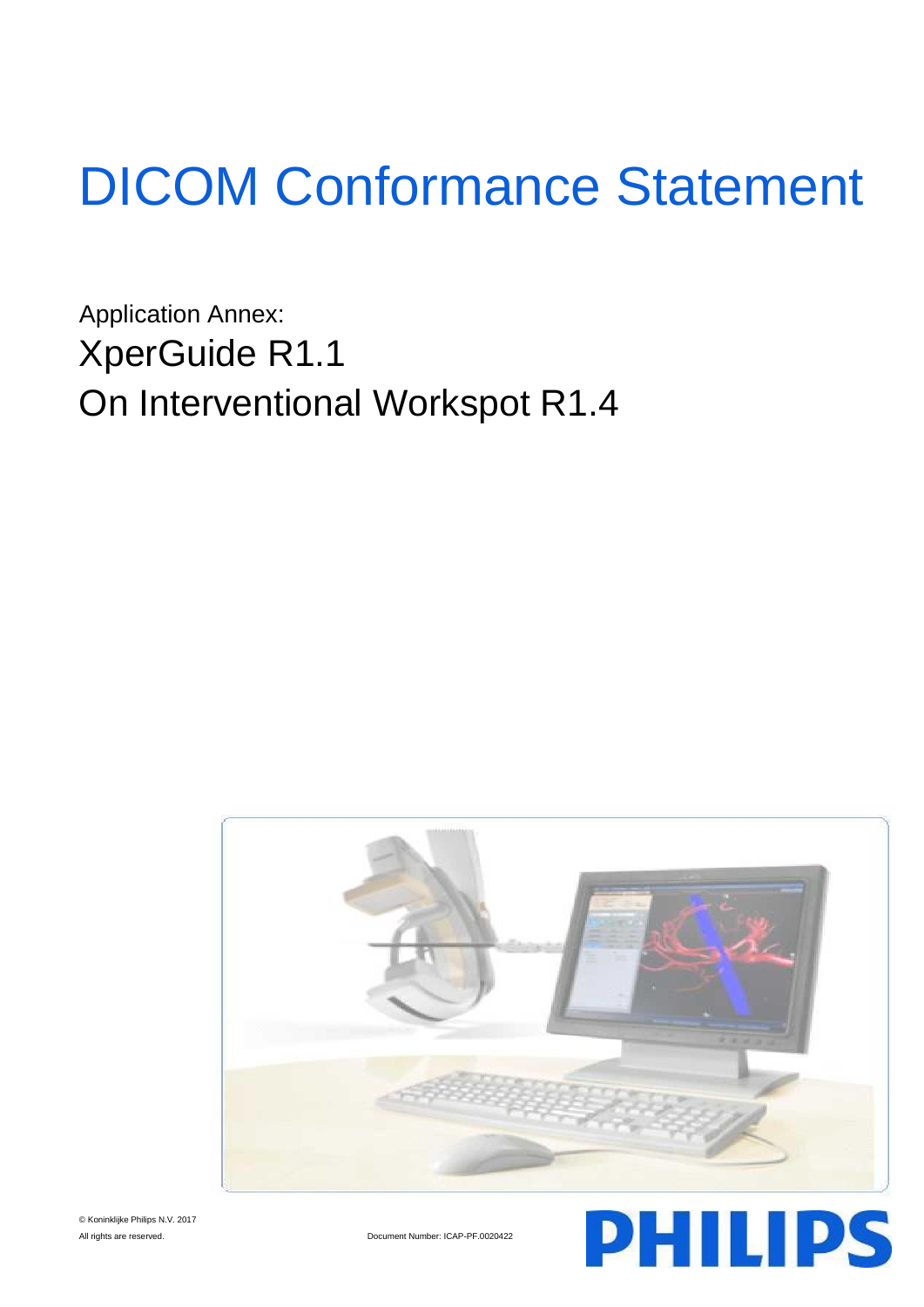## **Issued by:** Philips Medical Systems Nederland BV, a Philips Healthcare company,

P.O. Box 10.000 5680 DA Best The Netherlands

Email: [dicom@philips.com](mailto:dicom@philips.com) Internet[: http://www.healthcare.philips.com/connectivity](http://www.healthcare.philips.com/connectivity)

Document Number: ICAP-PF.0020422 Date: 10-Jan-2017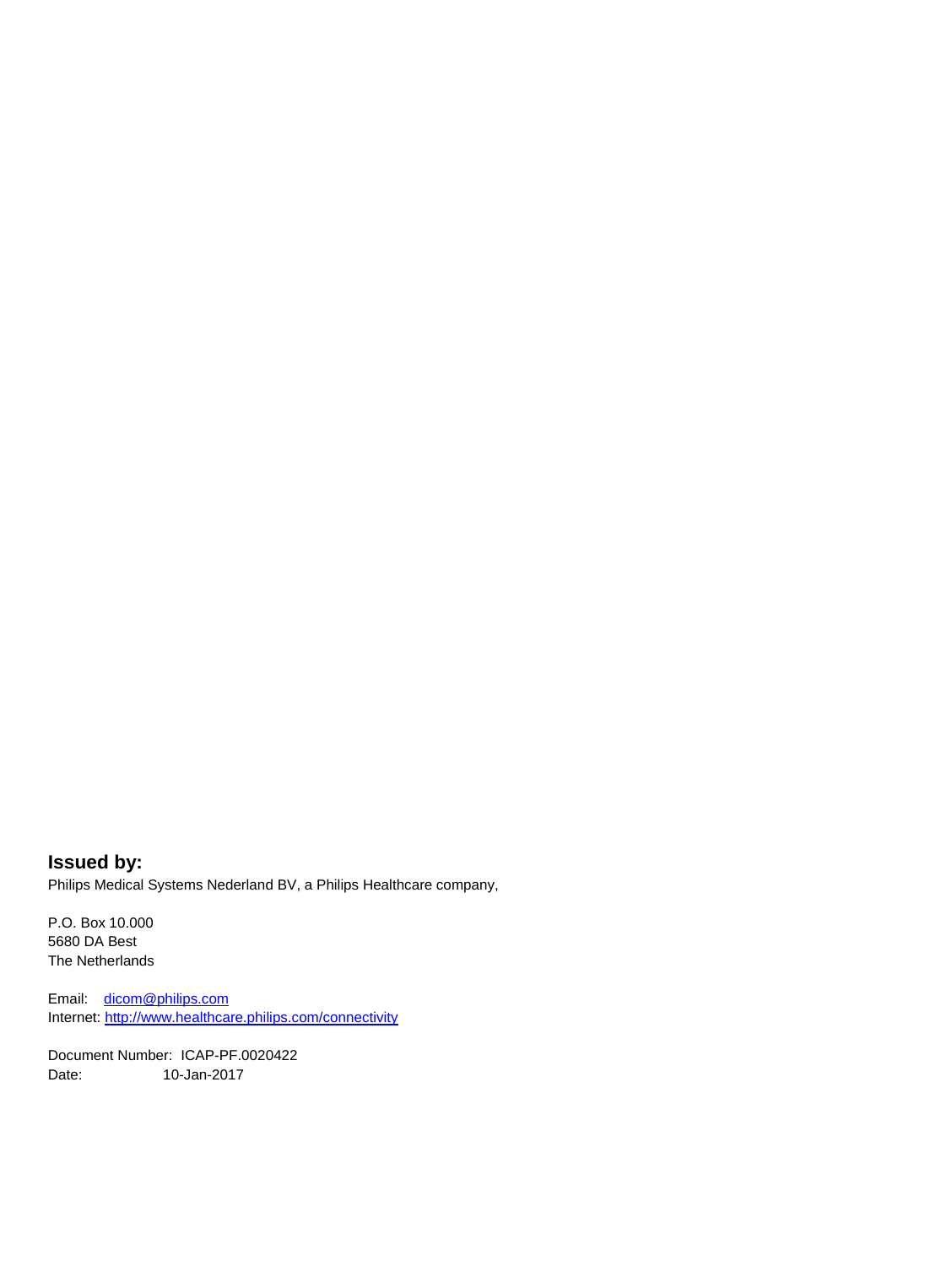# **Table of Contents**

| 1.1.        |  |
|-------------|--|
| 1.2.        |  |
| 2.          |  |
| 2.1.        |  |
|             |  |
|             |  |
| $2.1.2.1$ . |  |
| 2.1.2.2.    |  |
| 2.1.2.3.    |  |
| $2.1.2.4$ . |  |
| 2.1.2.5.    |  |
|             |  |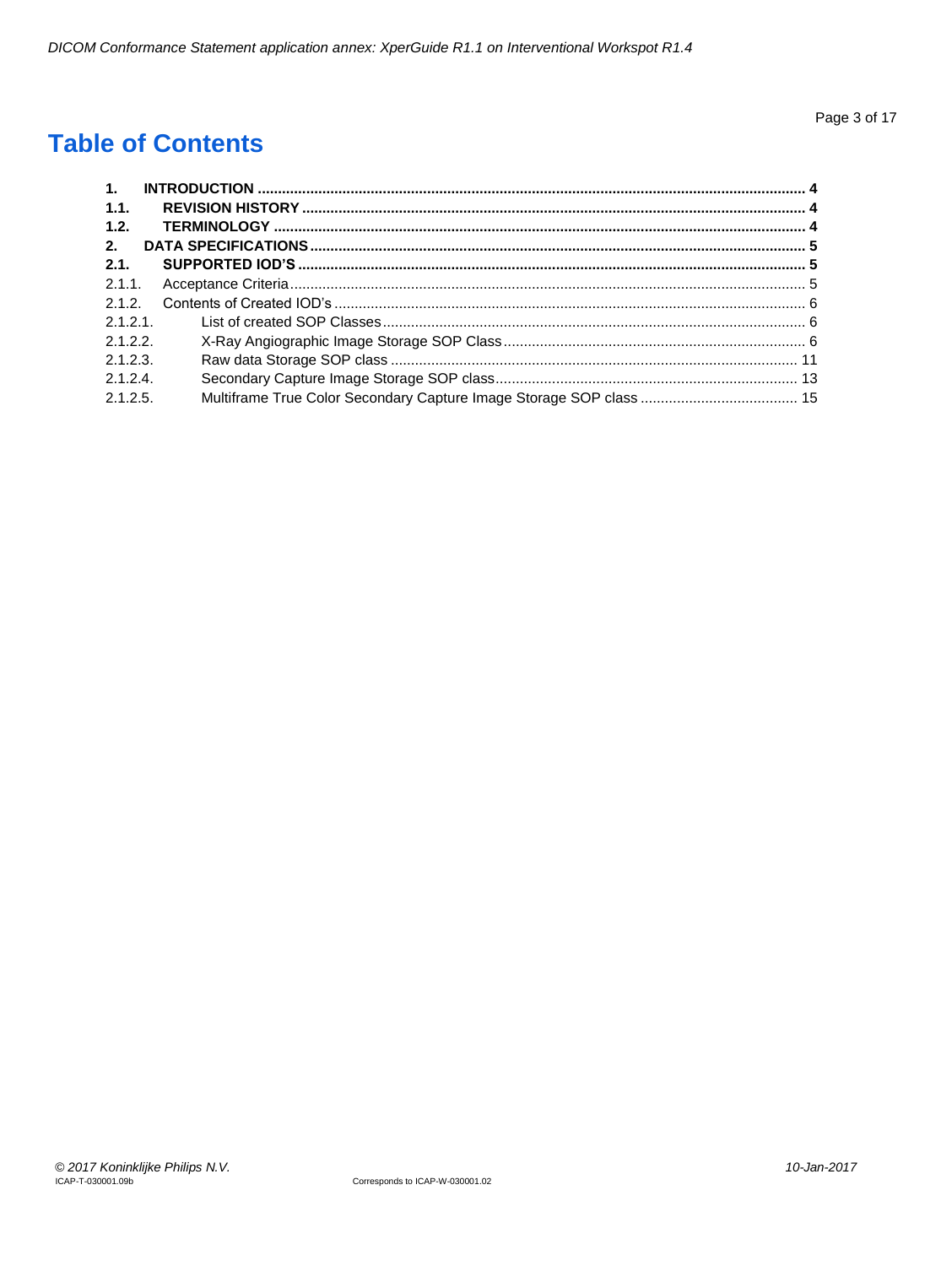# <span id="page-3-0"></span>**1. Introduction**

This DICOM Conformance Statement annex is applicable to XperGuide R1.1 on Interventional Workspot R1.4, later referred to as XperGuide Application. In general the XperGuide Application is the user environment for viewing and analyzing XA images.

# <span id="page-3-1"></span>**1.1. Revision History**

The revision history below provides dates and differences among individual document versions.

#### **Table 1: Revision History**

| <b>Document Version</b> | Date of Issue | <b>Status</b> | <b>Description</b>                                                                             |
|-------------------------|---------------|---------------|------------------------------------------------------------------------------------------------|
| 00                      | 01-Mar-2016   | Authorized    | Initial Version for XperGuide R1.1 on Interventional Workspot R1.4.x where x is 0 or<br>higher |
| 01                      | 17-Nov-2016   | Authorized    | <b>Editorial changes</b>                                                                       |
| 02                      | 10-Jan-2017   | Authorized    | Updated value for Manufacture (0008, 0070) from "Philips Medical Systems" to<br>"Philips".     |

# <span id="page-3-2"></span>**1.2. Terminology**

| <b>DICOM</b> | Digital Imaging and Communications in Medicine |
|--------------|------------------------------------------------|
| <b>IOD</b>   | Information Object Definition                  |
| UID          | Unique Identifier                              |
| VR.          | Value Representation                           |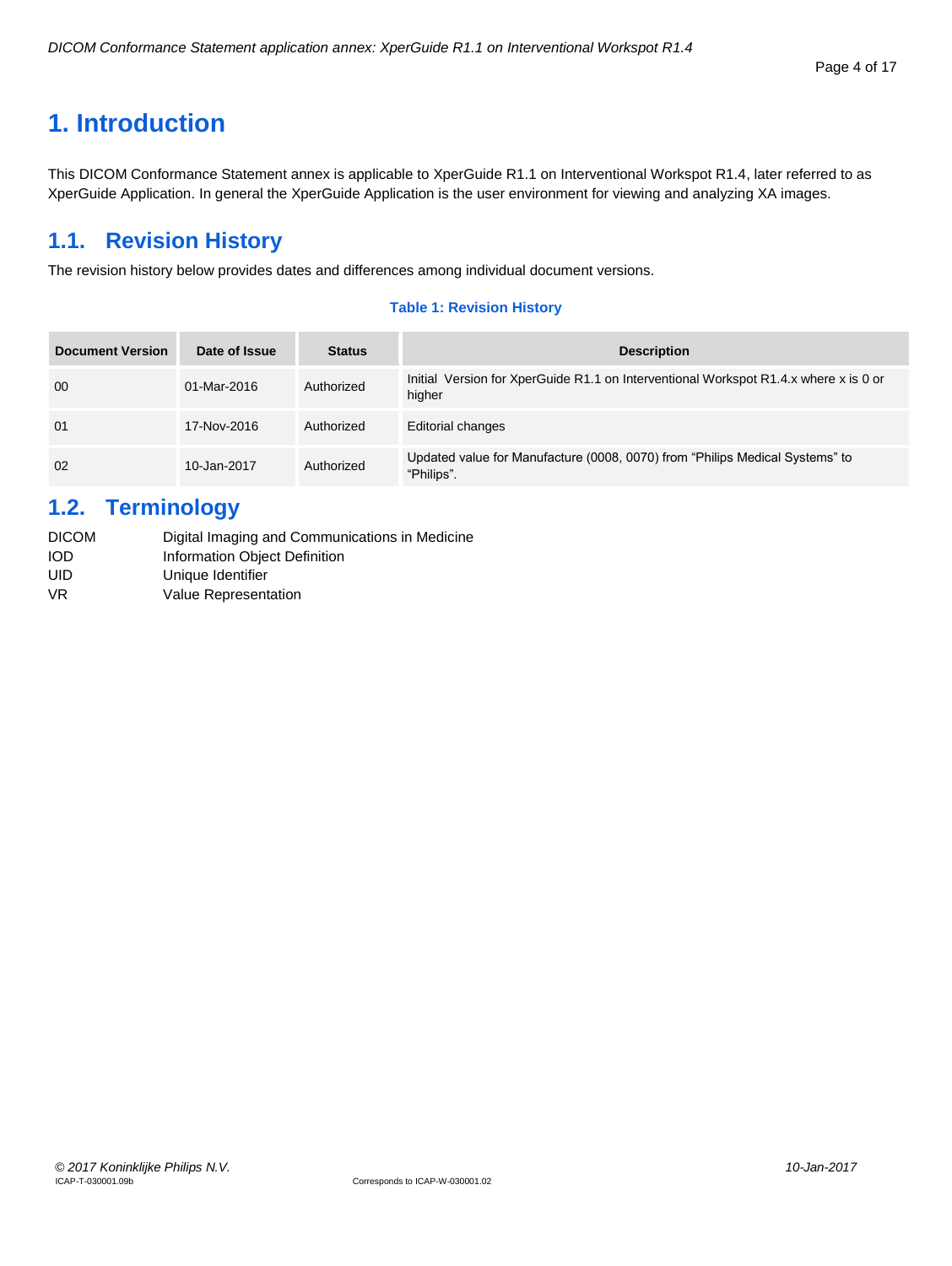# <span id="page-4-0"></span>**2. Data Specifications**

# <span id="page-4-1"></span>**2.1. Supported IOD's**

This section specifies each IOD accepted and / or created by XperGuide Application.

ACCEPTED The applicable IOD is accepted for storage in the repository of the hosting platform and supported for import XperGuide Application for viewing and analysis.

CREATED The XperGuide Application supports generation of derived data by using the applicable IOD and is able to store this data in the repository of the hosting platform.

#### **Table 2: Supported IOD's**

| <b>IOD</b>                                                      |                              |                 | <b>Support</b> |  |
|-----------------------------------------------------------------|------------------------------|-----------------|----------------|--|
| <b>Name</b>                                                     | <b>UID</b>                   | <b>ACCEPTED</b> | <b>CREATED</b> |  |
| Raw Data Storage SOP Class                                      | 1.2.840.10008.5.1.4.1.1.66   | No              | Yes            |  |
| X-Ray Angiographic Image Storage SOP Class                      | 1.2.840.10008.5.1.4.1.1.12.1 | Yes             | Yes            |  |
| Secondary Capture Image Storage SOP Class                       | 1.2.840.10008.5.1.4.1.1.7    | No              | Yes            |  |
| Multiframe True Color Secondary Capture Image Storage SOP Class | 1.2.840.10008.5.1.4.1.1.7.4  | No              | Yes            |  |

# <span id="page-4-2"></span>**2.1.1. Acceptance Criteria**

This section specifies the acceptance criteria applied by XperGuide Application to which a dataset should adhere before it can be imported into the application. This can be criteria on the highest level (e.g. data from a certain manufacturer or system model) or certain DICOM attributes mandatory to be present into the dataset holding a specific value. In case one or more Philips private attributes are required, then a list of supported Philips system models will be mentioned.

#### **Table 3: Accepted system models**

| <b>Manufacturer</b> | <b>Modality</b> | <b>System Model Name(s)</b> |
|---------------------|-----------------|-----------------------------|
| Not applicable      | Not applicable  | Not applicable              |

#### **Table 4: Accepted transfer syntaxes per IOD**

| <b>IOD</b>                                    |                              | <b>Transfer Syntax</b>                                                                                                                                                                                                                                                                                                |                                                                                                                                                                                                                          |
|-----------------------------------------------|------------------------------|-----------------------------------------------------------------------------------------------------------------------------------------------------------------------------------------------------------------------------------------------------------------------------------------------------------------------|--------------------------------------------------------------------------------------------------------------------------------------------------------------------------------------------------------------------------|
| <b>Name</b>                                   | <b>UID</b>                   | <b>Name</b>                                                                                                                                                                                                                                                                                                           | <b>UID</b>                                                                                                                                                                                                               |
| X-Ray Angiographic Image Storage SOP<br>Class | 1.2.840.10008.5.1.4.1.1.12.1 | Implicit VR Little Endian<br>Explicit VR Big Endian<br><b>Explicit VR Little Endian</b><br>JPEG 2000 Image Compression<br>JPEG 2000 Image Compression<br>(Lossless Only)<br>JPEG Baseline (Process 1)<br>JPEG Extended (Process 2 & 4)<br>JPEG Lossless, Non-Hierarchical,<br>FOP (Process 14)<br><b>RLE Lossless</b> | 1.2.840.10008.1.2<br>1.2.840.10008.1.2.2<br>1.2.840.10008.1.2.1<br>1.2.840.10008.1.2.4.91<br>1.2.840.10008.1.2.4.90<br>1.2.840.10008.1.2.4.50<br>1.2.840.10008.1.2.4.51<br>1.2.840.10008.1.2.4.70<br>1.2.840.10008.1.2.5 |

#### **Table 5: Accepted attribute values**

| <b>Attribute Name</b>           | <b>Attribute Number</b>         | Values / Comments |             |
|---------------------------------|---------------------------------|-------------------|-------------|
| © 2017 Koninklijke Philips N.V. |                                 |                   | 10-Jan-2017 |
| ICAP-T-030001.09b               | Corresponds to ICAP-W-030001.02 |                   |             |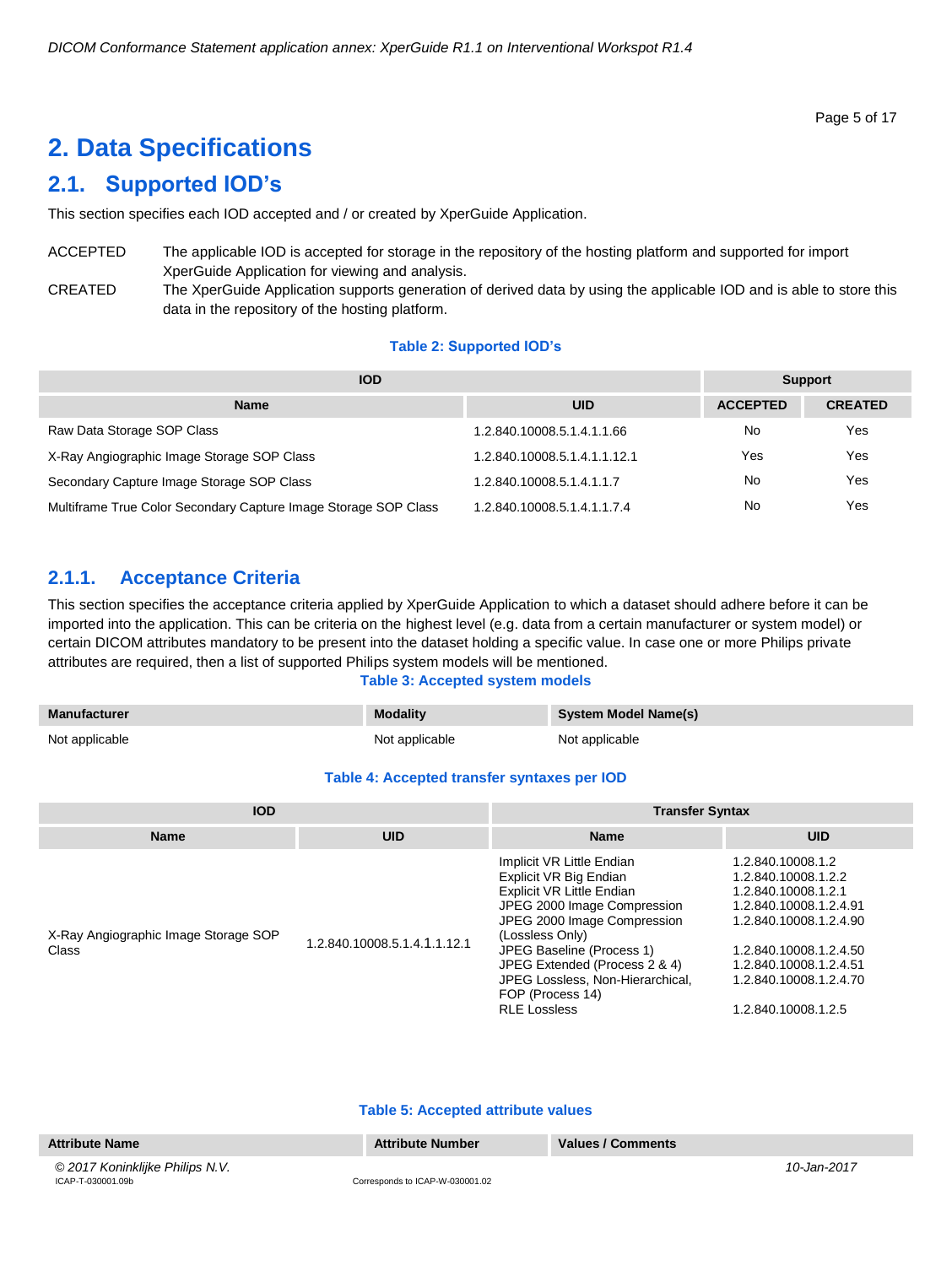Not applicable Not applicable Not applicable Not applicable Not applicable

# <span id="page-5-0"></span>**2.1.2. Contents of Created IOD's**

This section specifies in detail the attribute contents of created data objects. Attributes are grouped together by its corresponding module as specified by DICOM standard. Philips private attributes are excluded for specification.

Abbreviations used in the Module table for the column "Presence of Value" are:

| <b>ALWAYS</b> | The attribute is always present with a value                                                                            |
|---------------|-------------------------------------------------------------------------------------------------------------------------|
| <b>EMPTY</b>  | The attribute is always present without any value (attribute sent zero length)                                          |
| <b>VNAP</b>   | The attribute is always present and its Value is Not Always Present (attribute sent zero length if no value is present) |
| ANAP          | The attribute is present under specified condition – if present then it will always have a value                        |

The abbreviations used in the Module table for the column "Source" are:

| <b>AUTO</b>     | The attribute value is generated automatically                                    |
|-----------------|-----------------------------------------------------------------------------------|
| <b>CONFIG</b>   | The attribute value source is a configurable parameter                            |
| <b>COPY</b>     | The attribute value source is another SOP instance                                |
| <b>FIXED</b>    | The attribute value is hard-coded in the application                              |
| <b>IMPLICIT</b> | The attribute value source is a user-implicit setting                             |
| <b>MPPS</b>     | The attribute value is the same as that use for Modality Performed Procedure Step |
| MWL             | The attribute value source is a Modality Worklist                                 |
| <b>USER</b>     | The attribute value source is explicit user input                                 |

#### <span id="page-5-1"></span>**2.1.2.1. List of created SOP Classes**

## **Table 6: List of created SOP Classes**

| <b>SOP Class Name</b>                                           | <b>SOP Class UID</b>         |
|-----------------------------------------------------------------|------------------------------|
| X-Ray Angiographic Image Storage SOP Class                      | 1.2.840.10008.5.1.4.1.1.12.1 |
| Raw Data Storage SOP Class                                      | 1.2.840.10008.5.1.4.1.1.66   |
| Secondary Capture Image Storage SOP Class                       | 1.2.840.10008.5.1.4.1.1.7    |
| Multiframe True Color Secondary Capture Image Storage SOP Class | 1.2.840.10008.5.1.4.1.1.7.4  |

#### <span id="page-5-2"></span>**2.1.2.2. X-Ray Angiographic Image Storage SOP Class**

#### **Table 7: IOD of Created X-Ray Angiographic Image Storage Instances**

| <b>Information Entity</b> | <b>Module</b>                   | <b>Presence Of Module</b> |
|---------------------------|---------------------------------|---------------------------|
| Patient                   | <b>Patient Module</b>           | <b>ALWAYS</b>             |
| Study                     | <b>General Study Module</b>     | <b>ALWAYS</b>             |
| <b>Series</b>             | <b>General Series Module</b>    | <b>ALWAYS</b>             |
| Equipment                 | <b>General Equipment Module</b> | <b>ALWAYS</b>             |
| Image                     | General Image Module            | <b>ALWAYS</b>             |
|                           | Image Pixel Module              | <b>ALWAYS</b>             |
|                           | Cine Module                     | <b>ALWAYS</b>             |
|                           | <b>Multi-Frame Module</b>       | <b>ALWAYS</b>             |
|                           | <b>Display Shutter Module</b>   | <b>ALWAYS</b>             |
|                           | X-Ray Image Module              | <b>ALWAYS</b>             |
|                           | X-Ray Acquisition Module        | <b>ALWAYS</b>             |
|                           | X-Ray Table Module              | <b>ALWAYS</b>             |
|                           | <b>XA Positioner Module</b>     | <b>ALWAYS</b>             |
|                           | DX Detector Module              | <b>ALWAYS</b>             |
|                           | <b>VOI LUT Module</b>           | <b>ALWAYS</b>             |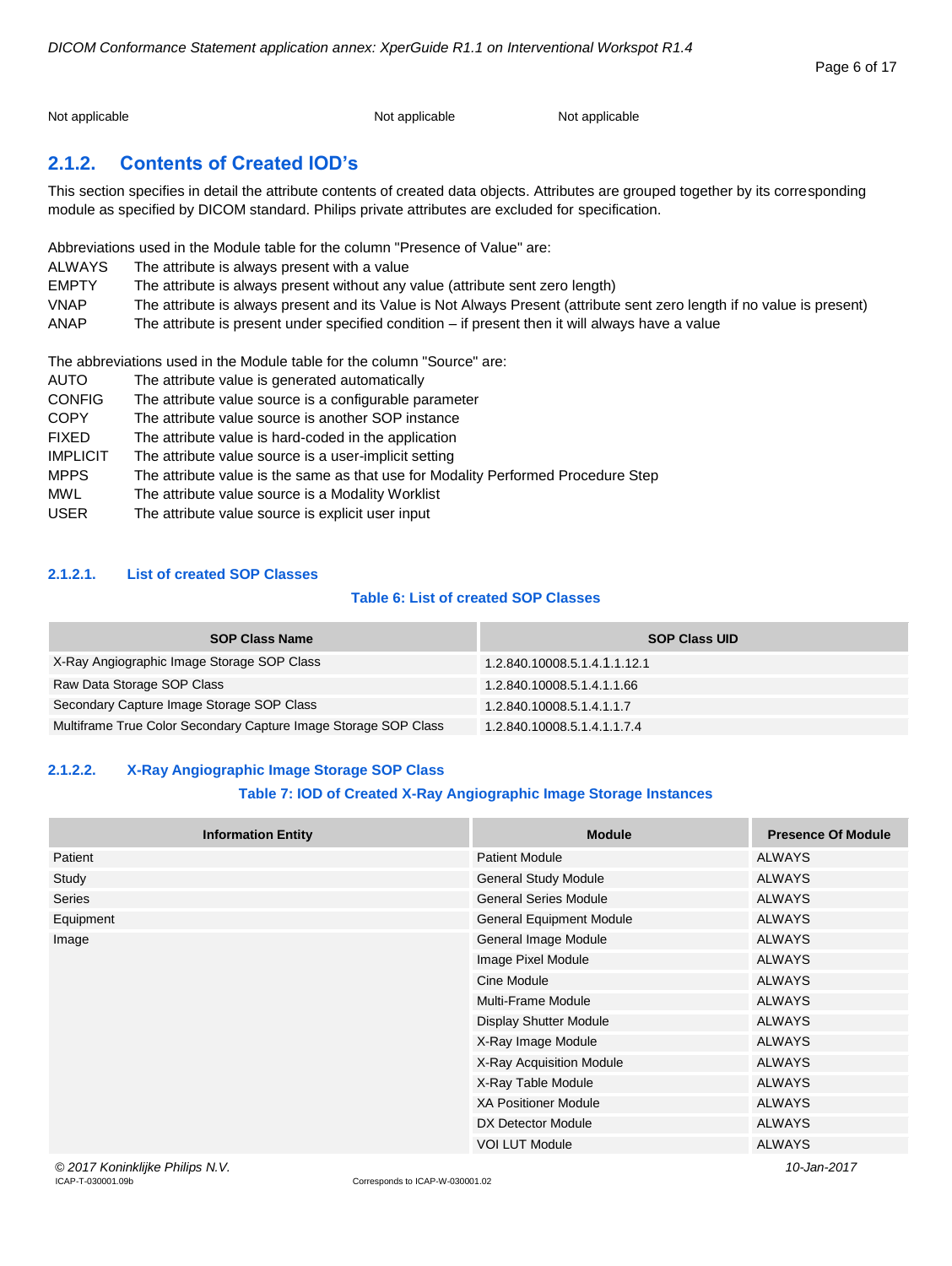#### Page 7 of 17

| SOP Common Module                     | ALWAYS          |
|---------------------------------------|-----------------|
| Extended DICOM and private attributes | <b>OPTIONAL</b> |

#### **Table 8: Patient Module**

| <b>Attribute Name</b> | Tag       | <b>VR</b> | Value | <b>Presence of Value</b> | <b>Source</b> | <b>Comment</b> |
|-----------------------|-----------|-----------|-------|--------------------------|---------------|----------------|
| Patient's Name        | 0010.0010 | <b>PN</b> |       | <b>VNAP</b>              |               |                |
| Patient ID            | 0010.0020 | LO.       |       | <b>VNAP</b>              |               |                |
| Patient's Birth Date  | 0010,0030 | DA        |       | <b>VNAP</b>              |               |                |
| Patient's Sex         | 0010,0040 | <b>CS</b> |       | <b>VNAP</b>              |               |                |

#### **Table 9: General Study Module**

| <b>Attribute Name</b>      | Tag       | <b>VR</b> | Value | <b>Presence of Value</b> | <b>Source</b> | <b>Comment</b> |
|----------------------------|-----------|-----------|-------|--------------------------|---------------|----------------|
| <b>Study Date</b>          | 0008,0020 | DA        |       | <b>VNAP</b>              |               |                |
| <b>Study Time</b>          | 0008,0030 | <b>TM</b> |       | <b>VNAP</b>              |               |                |
| <b>Accession Number</b>    | 0008,0050 | <b>SH</b> |       | <b>VNAP</b>              |               |                |
| Referring Physician's Name | 0008,0090 | <b>PN</b> |       | <b>VNAP</b>              |               |                |
| Study Instance UID         | 0020,000D | <b>UI</b> |       | ALWAYS                   |               |                |
| Study ID                   | 0020,0010 | <b>SH</b> |       | <b>VNAP</b>              |               |                |

#### **Table 10: General Series Module**

| <b>Attribute Name</b>               | Tag       | <b>VR</b> | Value | <b>Presence of Value</b> | <b>Source</b> | <b>Comment</b> |
|-------------------------------------|-----------|-----------|-------|--------------------------|---------------|----------------|
| Series Date                         | 0008,0021 | <b>DA</b> |       | <b>ANAP</b>              |               |                |
| Series Time                         | 0008,0031 | <b>TM</b> |       | <b>ANAP</b>              |               |                |
| Modality                            | 0008,0060 | <b>CS</b> |       | <b>ALWAYS</b>            |               |                |
| <b>Series Description</b>           | 0008,103E | LO        |       | <b>ANAP</b>              |               |                |
| Performing Physician's Name         | 0008,1050 | <b>PN</b> |       | <b>ANAP</b>              |               |                |
| <b>Related Series Sequence</b>      | 0008,1250 | SQ        |       | <b>ANAP</b>              |               |                |
| >Study Instance UID                 | 0020,000D | UI        |       | <b>ALWAYS</b>            |               |                |
| >Series Instance UID                | 0020,000E | UI        |       | <b>ALWAYS</b>            |               |                |
| >Purpose of Reference Code Sequence | 0040,A170 | SQ        |       | <b>VNAP</b>              |               |                |
| Series Instance UID                 | 0020,000E | UI        |       | <b>ALWAYS</b>            |               |                |
| Series Number                       | 0020,0011 | <b>IS</b> |       | <b>VNAP</b>              |               |                |
| Performed Procedure Step Start Date | 0040,0244 | <b>DA</b> |       | <b>ANAP</b>              |               |                |
| Performed Procedure Step Start Time | 0040,0245 | <b>TM</b> |       | <b>ANAP</b>              |               |                |
| Performed Procedure Step ID         | 0040,0253 | <b>SH</b> |       | <b>ANAP</b>              |               |                |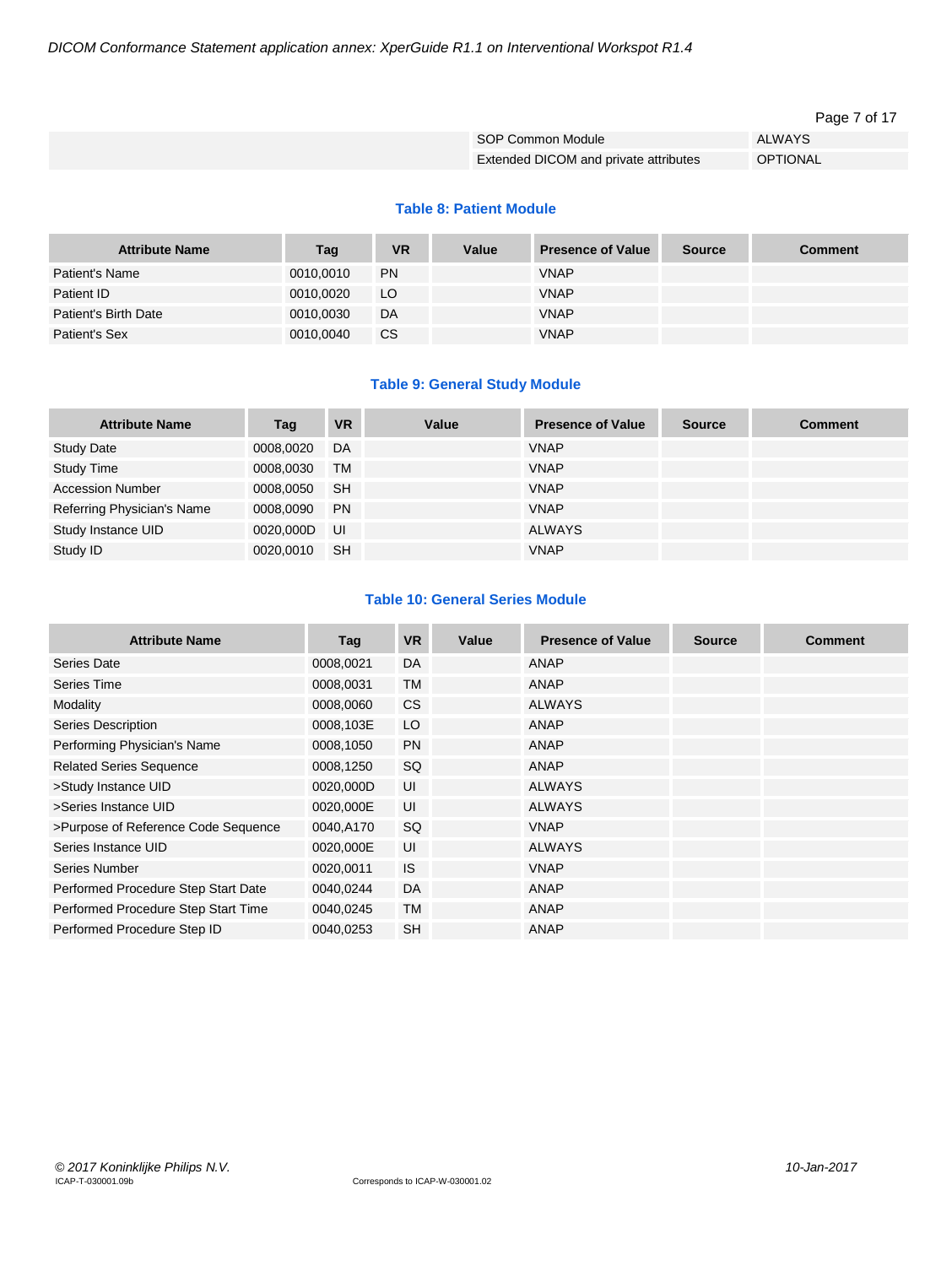#### **Table 11: General Equipment Module**

| <b>Attribute Name</b>     | Tag       | <b>VR</b> | Value                      | <b>Presence of Value</b> | <b>Source</b> | <b>Comment</b>                                          |
|---------------------------|-----------|-----------|----------------------------|--------------------------|---------------|---------------------------------------------------------|
| Manufacturer              | 0008,0070 | LO        | <b>Philips</b>             | <b>VNAP</b>              |               |                                                         |
| <b>Institution Name</b>   | 0008,0080 | LO.       |                            | <b>ANAP</b>              |               |                                                         |
| Manufacturer's Model Name | 0008,1090 | LO.       | Interventional<br>Workspot | ANAP                     |               |                                                         |
| Software Versions         | 0018,1020 | LO.       | 1.4.x                      | ANAP                     |               | where "x" is the<br>detailed application<br>SW version. |

### **Table 12: General Image Module**

| <b>Attribute Name</b>       | Tag       | <b>VR</b> | Value | <b>Presence of Value</b> | <b>Source</b> | <b>Comment</b> |
|-----------------------------|-----------|-----------|-------|--------------------------|---------------|----------------|
| Image Type                  | 0008,0008 | <b>CS</b> |       | <b>ANAP</b>              |               |                |
| <b>Acquisition Date</b>     | 0008,0022 | DA        |       | <b>ANAP</b>              |               |                |
| <b>Content Date</b>         | 0008,0023 | DA        |       | <b>VNAP</b>              |               |                |
| <b>Acquisition Time</b>     | 0008,0032 | <b>TM</b> |       | <b>ANAP</b>              |               |                |
| <b>Content Time</b>         | 0008,0033 | <b>TM</b> |       | <b>VNAP</b>              |               |                |
| <b>Instance Number</b>      | 0020,0013 | IS        |       | <b>VNAP</b>              |               |                |
| <b>Patient Orientation</b>  | 0020,0020 | <b>CS</b> |       | <b>ANAP</b>              |               |                |
| Lossy Image Compression     | 0028,2110 | <b>CS</b> |       | <b>ANAP</b>              |               |                |
| Icon Image Sequence         | 0088,0200 | SQ        |       | <b>ANAP</b>              |               |                |
| >Samples per Pixel          | 0028,0002 | US        |       | <b>ALWAYS</b>            |               |                |
| >Photometric Interpretation | 0028,0004 | <b>CS</b> |       | <b>ALWAYS</b>            |               |                |
| >Rows                       | 0028,0010 | US        |       | <b>ALWAYS</b>            |               |                |
| >Columns                    | 0028,0011 | US        |       | <b>ALWAYS</b>            |               |                |
| >Bits Allocated             | 0028,0100 | US        |       | <b>ALWAYS</b>            |               |                |
| >Bits Stored                | 0028,0101 | US        |       | <b>ALWAYS</b>            |               |                |
| >High Bit                   | 0028,0102 | US        |       | <b>ALWAYS</b>            |               |                |
| >Pixel Representation       | 0028,0103 | US        |       | <b>ALWAYS</b>            |               |                |
| >Pixel Data                 | 7FE0,0010 | OW/OB     |       | ANAP                     |               |                |
| >Image Type                 | 0008,0008 | <b>CS</b> |       | <b>ANAP</b>              |               |                |
| >SOP Class UID              | 0008,0016 | UI        |       | <b>ANAP</b>              |               |                |
| >SOP Instance UID           | 0008,0018 | UI        |       | <b>ANAP</b>              |               |                |
| >Instance Number            | 0020,0013 | IS        |       | <b>ANAP</b>              |               |                |
| >Patient Orientation        | 0020,0020 | <b>CS</b> |       | <b>ANAP</b>              |               |                |

#### **Table 13: Image Pixel Module**

| <b>Attribute Name</b>       | Tag       | <b>VR</b> | Value | <b>Presence of Value</b> | <b>Source</b> | <b>Comment</b> |
|-----------------------------|-----------|-----------|-------|--------------------------|---------------|----------------|
| Samples per Pixel           | 0028,0002 | US.       |       | <b>ALWAYS</b>            |               |                |
| Photometric Interpretation  | 0028,0004 | CS.       |       | <b>ALWAYS</b>            |               |                |
| Rows                        | 0028,0010 | US        |       | <b>ALWAYS</b>            |               |                |
| Columns                     | 0028,0011 | US        |       | <b>ALWAYS</b>            |               |                |
| <b>Bits Allocated</b>       | 0028,0100 | US        |       | <b>ALWAYS</b>            |               |                |
| <b>Bits Stored</b>          | 0028,0101 | US        |       | <b>ALWAYS</b>            |               |                |
| High Bit                    | 0028,0102 | US        |       | <b>ALWAYS</b>            |               |                |
| <b>Pixel Representation</b> | 0028.0103 | <b>US</b> |       | <b>ALWAYS</b>            |               |                |

*© 2017 Koninklijke Philips N.V. 10-Jan-2017*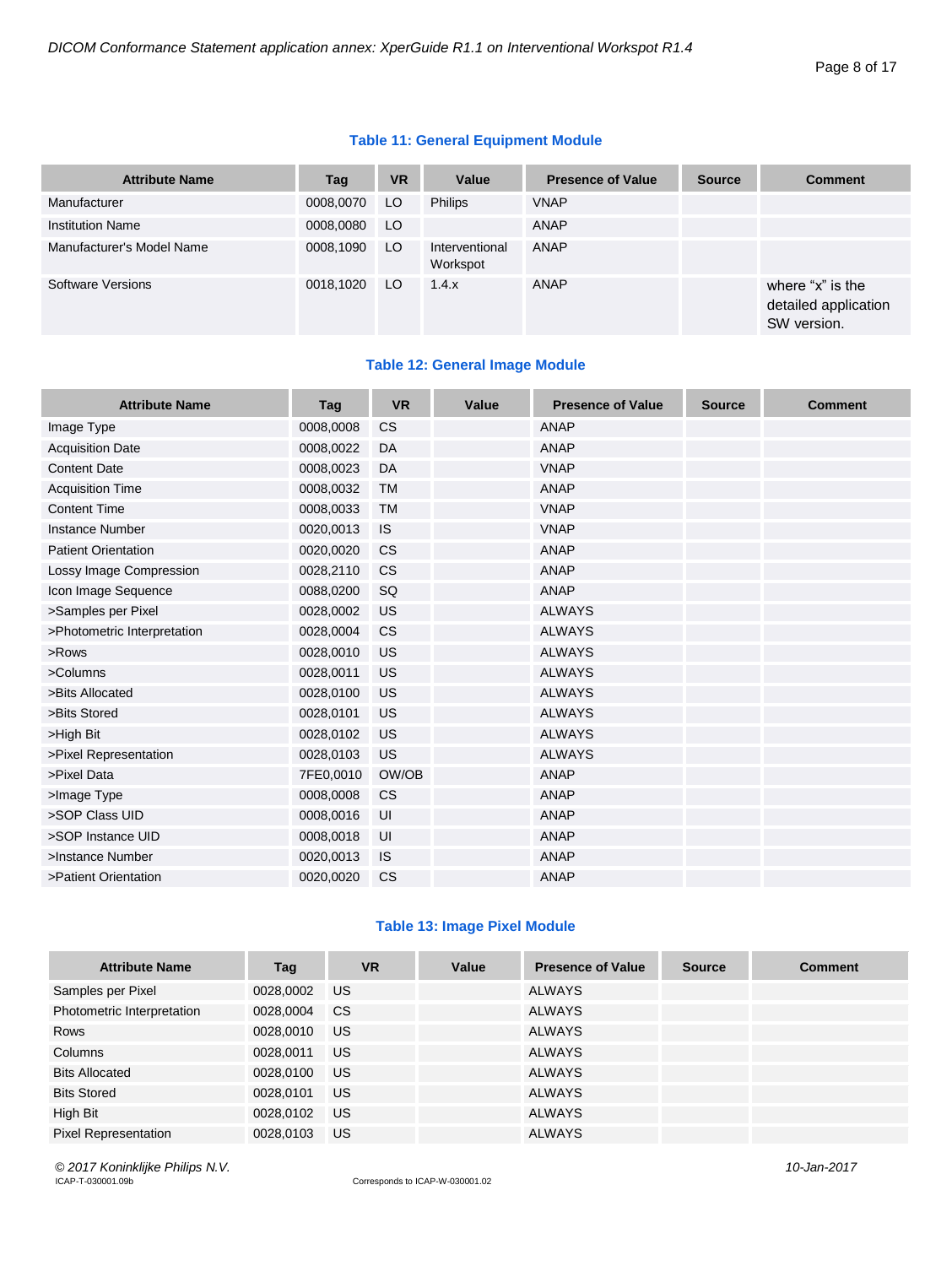| Pixel Data            | 7FE0,0010 | OB/OW     |       | <b>VNAP</b>              |               |                |
|-----------------------|-----------|-----------|-------|--------------------------|---------------|----------------|
|                       |           |           |       |                          |               |                |
| <b>Attribute Name</b> | Tag       | <b>VR</b> | Value | <b>Presence of Value</b> | <b>Source</b> | <b>Comment</b> |
| Cine Rate             | 0018,0040 | IS.       |       | ANAP                     |               |                |
| Frame Time            | 0018,1063 | DS        |       | <b>ALWAYS</b>            |               |                |
|                       |           |           |       |                          |               |                |

#### **Table 15: Multi-Frame Module**

| <b>Attribute Name</b>          | Taq       | <b>VR</b> | Value | <b>Presence of Value</b> | <b>Source</b> | Comment |
|--------------------------------|-----------|-----------|-------|--------------------------|---------------|---------|
| Number of Frames               | 0028.0008 | - IS      |       | <b>ALWAYS</b>            |               |         |
| <b>Frame Increment Pointer</b> | 0028.0009 | AT        |       | <b>ALWAYS</b>            |               |         |

#### **Table 16: Display Shutter Module**

| <b>Attribute Name</b>              | Tag          | <b>VR</b> | Value | <b>Presence of Value</b> | <b>Source</b> | <b>Comment</b> |
|------------------------------------|--------------|-----------|-------|--------------------------|---------------|----------------|
| <b>Shutter Shape</b>               | 0018,1600    | <b>CS</b> |       | <b>ALWAYS</b>            |               |                |
| <b>Shutter Left Vertical Edge</b>  | 0018,1602 IS |           |       | <b>ALWAYS</b>            |               |                |
| <b>Shutter Right Vertical Edge</b> | 0018.1604    | <b>IS</b> |       | <b>ALWAYS</b>            |               |                |
| Shutter Upper Horizontal Edge      | 0018,1606 IS |           |       | <b>ALWAYS</b>            |               |                |
| Shutter Lower Horizontal Edge      | 0018,1608    | <b>IS</b> |       | <b>ALWAYS</b>            |               |                |

#### **Table 17: X-Ray Image Module**

| <b>Attribute Name</b>               | Tag       | <b>VR</b> | Value | <b>Presence of Value</b> | <b>Source</b> | <b>Comment</b> |
|-------------------------------------|-----------|-----------|-------|--------------------------|---------------|----------------|
| Image Type                          | 0008,0008 | <b>CS</b> |       | <b>ALWAYS</b>            |               |                |
| Samples per Pixel                   | 0028,0002 | <b>US</b> |       | <b>ALWAYS</b>            |               |                |
| Photometric Interpretation          | 0028.0004 | <b>CS</b> |       | ALWAYS                   |               |                |
| <b>Frame Increment Pointer</b>      | 0028,0009 | AT        |       | <b>ALWAYS</b>            |               |                |
| <b>Bits Allocated</b>               | 0028,0100 | US.       |       | <b>ALWAYS</b>            |               |                |
| <b>Bits Stored</b>                  | 0028.0101 | <b>US</b> |       | <b>ALWAYS</b>            |               |                |
| High Bit                            | 0028.0102 | <b>US</b> |       | ALWAYS                   |               |                |
| <b>Pixel Representation</b>         | 0028,0103 | <b>US</b> |       | <b>ALWAYS</b>            |               |                |
| <b>Pixel Intensity Relationship</b> | 0028,1040 | <b>CS</b> |       | <b>ALWAYS</b>            |               |                |
| Lossy Image Compression             | 0028.2110 | <b>CS</b> |       | <b>ALWAYS</b>            |               |                |

#### **Table 18: X-Ray Acquisition Module**

| <b>Attribute Name</b>    | Tag       | <b>VR</b> | Value | <b>Presence of Value</b> | <b>Source</b> | <b>Comment</b> |
|--------------------------|-----------|-----------|-------|--------------------------|---------------|----------------|
| <b>KVP</b>               | 0018,0060 | DS        |       | <b>VNAP</b>              |               |                |
| Exposure Time            | 0018,1150 | ⊟ IS      |       | <b>VNAP</b>              |               |                |
| <b>Radiation Setting</b> | 0018,1155 | <b>CS</b> |       | <b>ALWAYS</b>            |               |                |
| Imager Pixel Spacing     | 0018,1164 | DS        |       | ANAP                     |               |                |
| <b>Pixel Spacing</b>     | 0028,0030 | DS        |       | <b>ALWAYS</b>            |               |                |

Page 9 of 17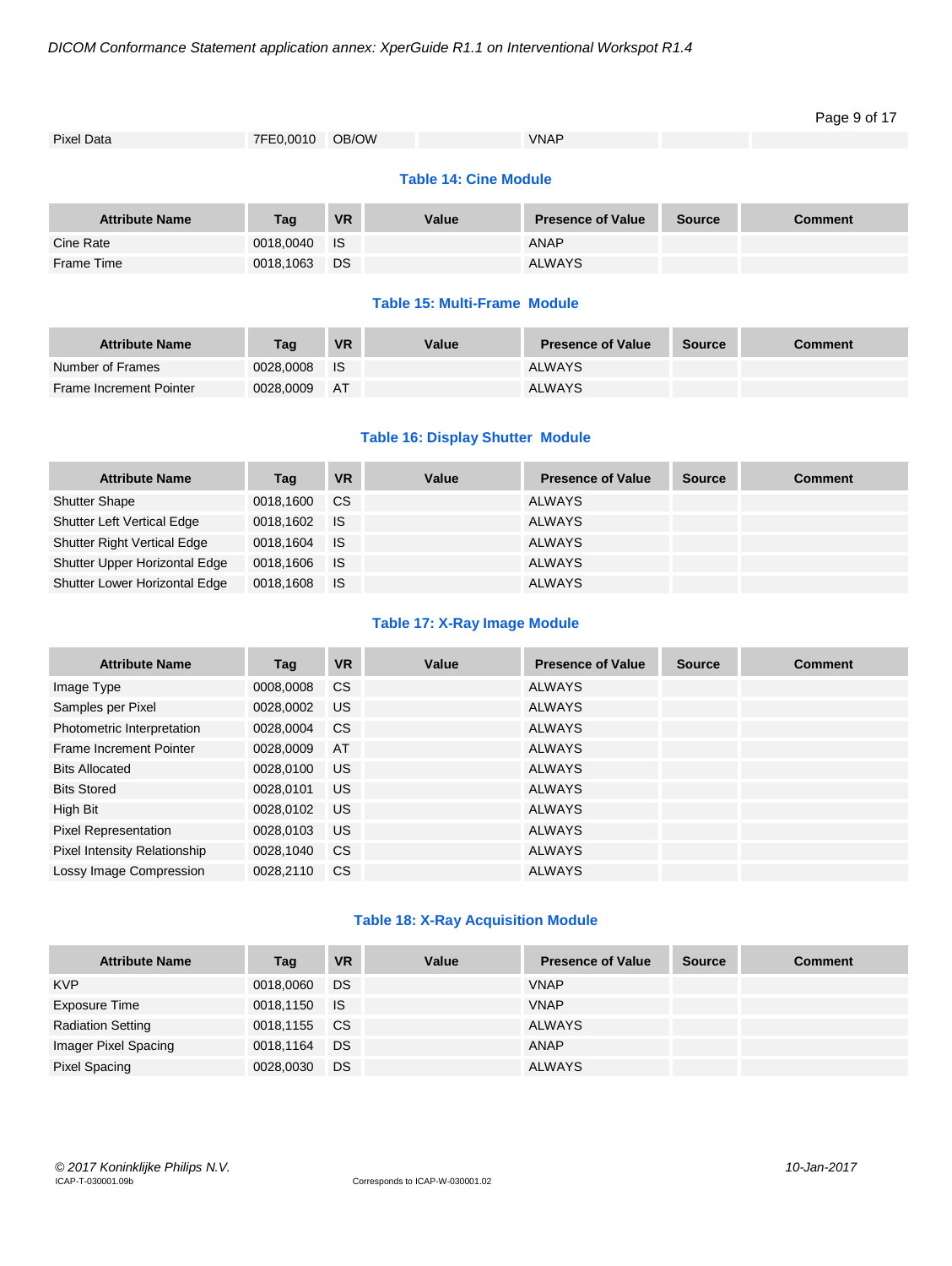## **Table 19: X-Ray Table Module**

| <b>Attribute Name</b> | Taq       | <b>VR</b> | Value | <b>Presence of Value</b> | <b>Source</b> | <b>Comment</b> |
|-----------------------|-----------|-----------|-------|--------------------------|---------------|----------------|
| Table Motion          | 0018.1134 | DS.       |       | <b>VNAP</b>              |               |                |
| Table Angle           | 0018.1138 | <b>DS</b> |       | ANAP                     |               |                |

## **Table 20: XA Positioner Module**

| <b>Attribute Name</b>                        | Tag       | <b>VR</b> | Value | <b>Presence of Value</b> | <b>Source</b> | <b>Comment</b> |
|----------------------------------------------|-----------|-----------|-------|--------------------------|---------------|----------------|
| Distance Source to Patient                   | 0018,1111 | <b>DS</b> |       | ANAP                     |               |                |
| Distance Source to Patient                   | 0018,1111 | <b>DS</b> |       | ANAP                     |               |                |
| <b>Positioner Motion</b>                     | 0018,1500 | <b>CS</b> |       | <b>VNAP</b>              |               |                |
| <b>Positioner Primary Angle</b>              | 0018,1510 | <b>DS</b> |       | <b>VNAP</b>              |               |                |
| Positioner Secondary Angle                   | 0018,1511 | <b>DS</b> |       | <b>VNAP</b>              |               |                |
| <b>Positioner Primary Angle</b><br>Increment | 0018,1520 | <b>DS</b> |       | <b>VNAP</b>              |               |                |
| Positioner Secondary Angle<br>Increment      | 0018.1521 | <b>DS</b> |       | <b>VNAP</b>              |               |                |

#### **Table 21: DX Detector Module**

| <b>Attribute Name</b> | Taq       | <b>VR</b> | Value | <b>Presence of Value</b> | Source | Comment |
|-----------------------|-----------|-----------|-------|--------------------------|--------|---------|
| Imager Pixel Spacing  | 0018.1164 | <b>DS</b> |       | <b>ALWAYS</b>            |        |         |
| Pixel Spacing         | 0028.0030 | <b>DS</b> |       | <b>ALWAYS</b>            |        |         |

#### **Table 22: VOI LUT Module**

| <b>Attribute Name</b> | Taq       | <b>VR</b> | Value | <b>Presence of Value</b> | <b>Source</b> | Comment |
|-----------------------|-----------|-----------|-------|--------------------------|---------------|---------|
| <b>Window Center</b>  | 0028.1050 | <b>DS</b> |       | <b>ALWAYS</b>            |               |         |
| Window Width          | 0028.1051 | DS.       |       | <b>ALWAYS</b>            |               |         |

#### **Table 23: SOP Common Module**

| <b>Attribute Name</b>  | Tag       | <b>VR</b> | Value                            | <b>Presence of Value</b> | <b>Source</b> | <b>Comment</b> |
|------------------------|-----------|-----------|----------------------------------|--------------------------|---------------|----------------|
| Instance Creation Date | 0008.0012 | DA        |                                  | ANAP                     |               |                |
| Instance Creation Time | 0008,0013 | <b>TM</b> |                                  | ANAP                     |               |                |
| SOP Class UID          | 0008,0016 | UI        | 1.2.840.10008.5.1.4.1.1.<br>12.1 | <b>ALWAYS</b>            |               |                |
| SOP Instance UID       | 0008.0018 | UI        |                                  | <b>ALWAYS</b>            |               |                |
| Instance Number        | 0020,0013 | <b>IS</b> |                                  | <b>ANAP</b>              |               |                |

#### **Table 24: Extended DICOM and private attributes for X-Ray Angiographic Image Storage SOP Class**

| <b>Attribute Name</b>           | Tag       | <b>VR</b> | Value | <b>Presence of Value</b> | Source      | <b>Comment</b> |
|---------------------------------|-----------|-----------|-------|--------------------------|-------------|----------------|
| Conversion Type                 | 0008.0064 | CS.       | WSD   | <b>ANAP</b>              | <b>AUTO</b> |                |
| Table Horizontal Rotation Angle | 0018,9469 | N FL      |       | ANAP                     |             |                |
| Table Cradle Tilt Angle         | 0018,9471 | -FL       |       | <b>ANAP</b>              |             |                |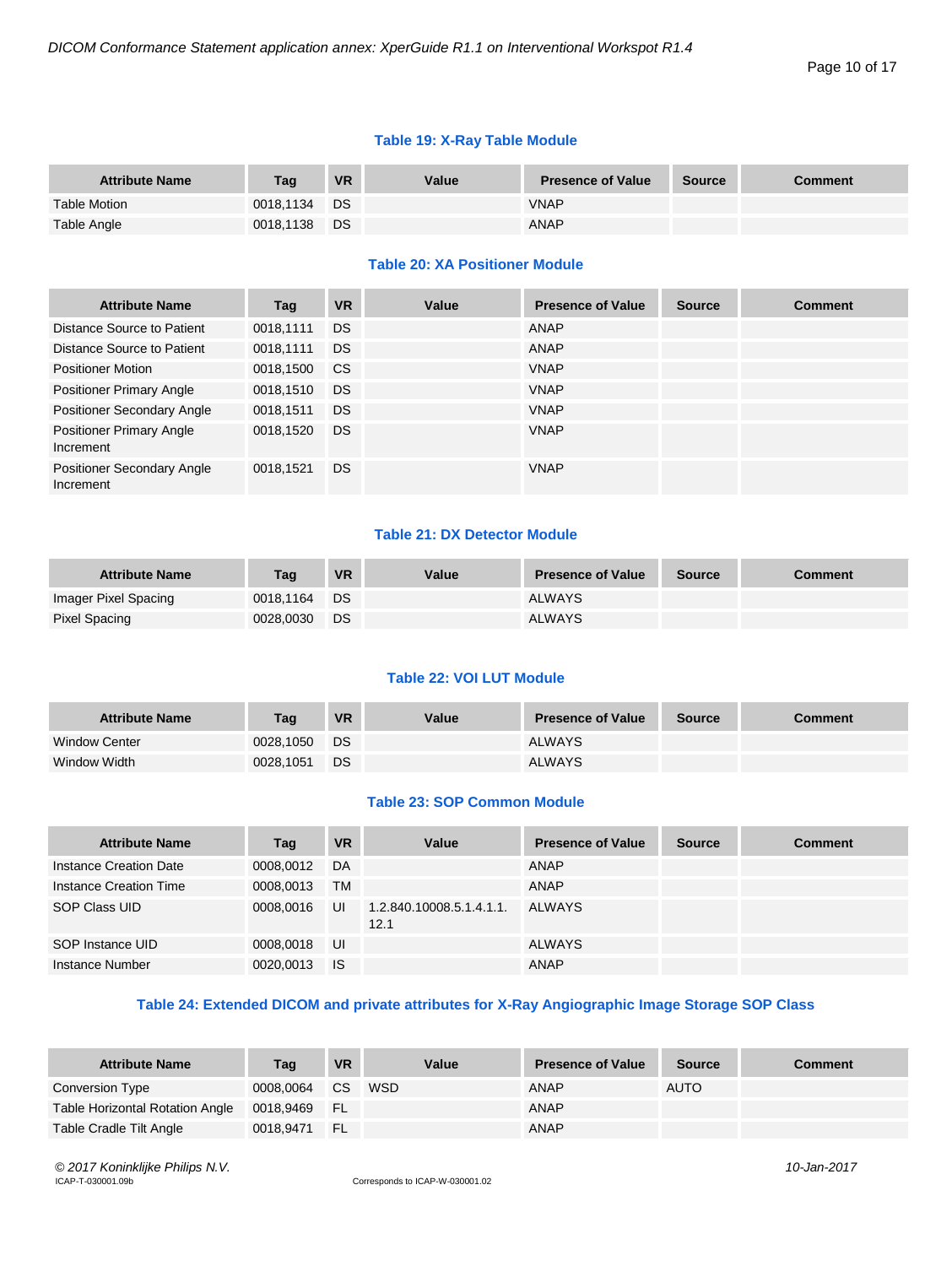#### Page 11 of 17

| <b>Application Version</b>   | 0018,9525 LO |      | ANAP        |  |
|------------------------------|--------------|------|-------------|--|
| Frame Of Reference UID       | 0020.0013 UI |      | ANAP        |  |
| Position Reference Indicator | 0020.1040    | - LO | <b>ANAP</b> |  |
| Requested Procedure ID       | 0040.1001    | - SH | ANAP        |  |

#### <span id="page-10-0"></span>**2.1.2.3. Raw data Storage SOP class**

#### **Table 25: IOD of Created Raw Data Storage SOP Class Instances**

| <b>Information Entity</b> | <b>Module</b>                         | <b>Presence Of Module</b> |
|---------------------------|---------------------------------------|---------------------------|
| Patient                   | <b>Patient Module</b>                 | <b>ALWAYS</b>             |
| Study                     | <b>General Study Module</b>           | ALWAYS                    |
| <b>Series</b>             | <b>General Series Module</b>          | <b>ALWAYS</b>             |
| Frame of Reference        | Frame of Reference                    | <b>OPTIONAL</b>           |
| Equipment                 | <b>General Equipment Module</b>       | ALWAYS                    |
| Image                     | <b>Acquisition Context Module</b>     | <b>ALWAYS</b>             |
|                           | Raw Data Module                       | <b>ALWAYS</b>             |
|                           | SOP Common Module                     | <b>ALWAYS</b>             |
|                           | Extended DICOM and Private Attributes | <b>OPTIONAL</b>           |

#### **Table 26 : Patient Module**

| <b>Attribute Name</b> | Tag       | <b>VR</b> | Value | <b>Presence of Value</b> | <b>Source</b> | <b>Comment</b> |
|-----------------------|-----------|-----------|-------|--------------------------|---------------|----------------|
| Patient's Name        | 0010.0010 | <b>PN</b> |       | <b>ALWAYS</b>            | <b>AUTO</b>   |                |
| Patient ID            | 0010.0020 | LO        |       | <b>ALWAYS</b>            | <b>AUTO</b>   |                |
| Patient's Birth Date  | 0010.0030 | DA        |       | <b>VNAP</b>              | <b>AUTO</b>   |                |
| Patient's Sex         | 0010,0040 | CS.       |       | <b>ALWAYS</b>            | <b>AUTO</b>   |                |

#### **Table 27 : General Study Module**

| <b>Attribute Name</b>      | Tag       | <b>VR</b> | Value | <b>Presence of Value</b> | <b>Source</b> | <b>Comment</b> |
|----------------------------|-----------|-----------|-------|--------------------------|---------------|----------------|
| <b>Study Date</b>          | 0008.0020 | DA        |       | <b>ALWAYS</b>            | <b>AUTO</b>   |                |
| <b>Study Time</b>          | 0008.0030 | ТM        |       | <b>ALWAYS</b>            | <b>AUTO</b>   |                |
| Referring Physician's Name | 0008.0090 | <b>PN</b> |       | <b>VNAP</b>              | <b>AUTO</b>   |                |
| Study Instance UID         | 0020.000D | UI        |       | <b>ALWAYS</b>            | <b>AUTO</b>   |                |
| Study ID                   | 0020.0010 | SH        |       | <b>ALWAYS</b>            | <b>AUTO</b>   |                |
| <b>Accession Number</b>    | 0008,0050 | SH        |       | <b>FMPTY</b>             | AUTO, USER    |                |

#### **Table 28: General Series Module**

| <b>Attribute Name</b>                  | Tag       | <b>VR</b> | Value | <b>Presence of Value</b> | <b>Source</b> | <b>Comment</b> |
|----------------------------------------|-----------|-----------|-------|--------------------------|---------------|----------------|
| Series Date                            | 0008.0021 | DA        |       | <b>ANAP</b>              | <b>AUTO</b>   |                |
| Series Time                            | 0008,0031 | TМ        |       | ANAP                     | <b>AUTO</b>   |                |
| Modality                               | 0008.0060 | <b>CS</b> |       | <b>ALWAYS</b>            | <b>AUTO</b>   |                |
| <b>Series Description</b>              | 0008,103E | LO.       |       | ANAP                     |               |                |
| Performing Physicians' name            | 0008,1050 | <b>PN</b> |       | ANAP                     |               |                |
| <b>Related Series Sequence</b>         | 0008,1250 | <b>SQ</b> |       | ANAP                     |               |                |
| >Study Instance UID                    | 0020,000D | UI        |       | <b>ALWAYS</b>            |               |                |
| >Series Instance UID                   | 0020,000E | UI        |       | <b>ALWAYS</b>            | <b>AUTO</b>   |                |
| >Purpose of Reference Code<br>Sequence | 0040.A170 | <b>SQ</b> |       | <b>VNAP</b>              |               |                |
| Series Instance UID                    | 0020.000E | UI        |       | <b>ALWAYS</b>            |               |                |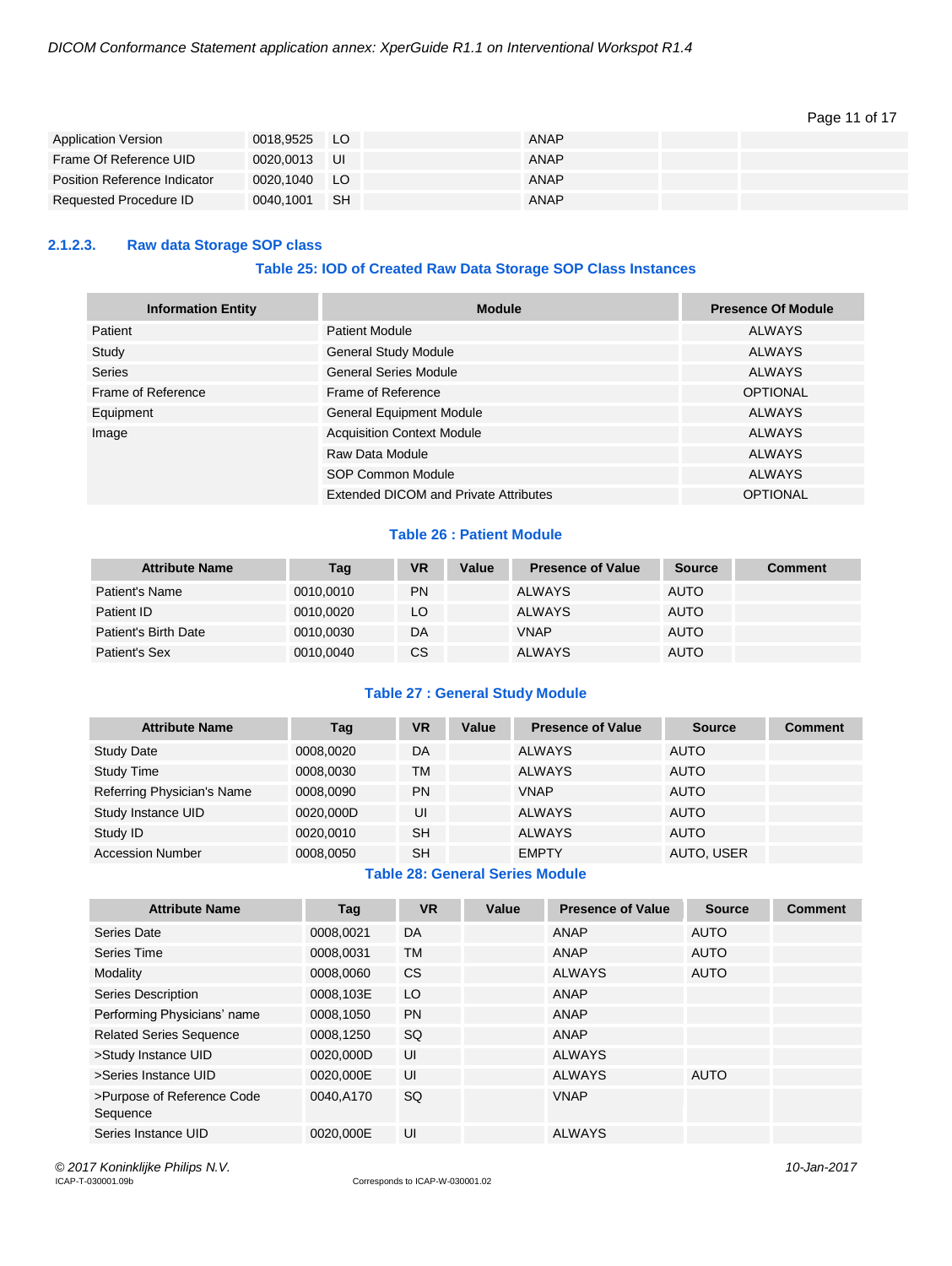| Series Number                          | 0020,0011 | IS        | <b>VNAP</b> | <b>AUTO</b> |  |
|----------------------------------------|-----------|-----------|-------------|-------------|--|
| Laterality                             | 0020,0060 | <b>CS</b> | <b>ANAP</b> |             |  |
| Performed Procedure Step Start<br>Date | 0040.0244 | DA        | <b>ANAP</b> |             |  |
| Performed Procedure Step Start<br>Time | 0040,0245 | ТM        | <b>ANAP</b> |             |  |
| Performed Procedure Step<br>ID         | 0040,0253 | <b>SH</b> | <b>ANAP</b> |             |  |

## **Table 29: Frame of Reference Module**

| <b>Attribute Name</b>        | Taq       | <b>VR</b> | Value | <b>Presence of Value</b> | <b>Source</b> | Comment |
|------------------------------|-----------|-----------|-------|--------------------------|---------------|---------|
| Frame of Reference UID       | 0020.0052 | UI        |       | <b>ALWAYS</b>            | <b>AUTO</b>   |         |
| Position Reference Indicator | 0020.1040 | LO.       |       | VNAP                     | <b>AUTO</b>   |         |

#### **Table 30: General Equipment Module**

| <b>Attribute Name</b>     | Tag       | <b>VR</b> | Value                   | <b>Presence of Value</b> | <b>Source</b> | <b>Comment</b>                                             |
|---------------------------|-----------|-----------|-------------------------|--------------------------|---------------|------------------------------------------------------------|
| Manufacturer              | 0008,0070 | LO        | <b>Philips</b>          | <b>VNAP</b>              | <b>FIXED</b>  |                                                            |
| <b>Institution Name</b>   | 0008,0080 | LO        |                         | <b>ANAP</b>              | <b>USER</b>   |                                                            |
| Manufacturer's Model Name | 0008,1090 | LO        | Interventional Workspot | <b>ANAP</b>              | <b>FIXED</b>  |                                                            |
| Device Serial Number      | 0018,1000 | LO        |                         | ANAP                     | <b>AUTO</b>   |                                                            |
| Software Versions         | 0018.1020 | LO        | 1.4.x                   | ANAP                     | <b>AUTO</b>   | where "x" is the<br>detailed<br>application SW<br>version. |

#### **Table 31: Acquisition Context Module**

| <b>Attribute Name</b>                  | Taq | <b>VR</b> | <b>Value</b> | <b>Presence of Value</b> | Source      | <b>Comment</b> |
|----------------------------------------|-----|-----------|--------------|--------------------------|-------------|----------------|
| Acquisition Context Sequence 0040,0555 |     | SQ.       |              | <b>VNAP</b>              | <b>AUTO</b> |                |

#### **Table 32: Raw Data Module**

| <b>Attribute Name</b>      | Tag       | <b>VR</b> | Value | <b>Presence of Value</b> | <b>Source</b> | <b>Comment</b> |
|----------------------------|-----------|-----------|-------|--------------------------|---------------|----------------|
| <b>Content Date</b>        | 0008.0023 | DA        |       | <b>ALWAYS</b>            | <b>AUTO</b>   |                |
| Content Time               | 0008,0033 | <b>TM</b> |       | <b>ALWAYS</b>            | <b>AUTO</b>   |                |
| <b>Creator Version UID</b> | 0008.9123 | UI        |       | <b>ALWAYS</b>            | <b>AUTO</b>   |                |
| Instance Number            | 0020,0013 | IS        |       | <b>ANAP</b>              | <b>AUTO</b>   |                |

#### **Table 33: SOP Common Module**

| <b>Attribute Name</b>                 | Tag       | <b>VR</b> | Value                      | Presence of<br>Value | <b>Source</b> | Comment |
|---------------------------------------|-----------|-----------|----------------------------|----------------------|---------------|---------|
| SOP Class UID                         | 0008.0016 | UI        | 1.2.840.10008.5.1.4.1.1.66 | <b>ALWAYS</b>        | <b>AUTO</b>   |         |
| SOP Instance UID                      | 0008,0018 | UI        |                            | <b>ALWAYS</b>        | <b>AUTO</b>   |         |
| Original Specialized SOP<br>Class UID | 0008.001B | UI        |                            | <b>VNAP</b>          | <b>AUTO</b>   |         |
| Instance Creation Date                | 0008.0012 | DA        |                            | <b>VNAP</b>          | <b>AUTO</b>   |         |
| Instance Creation Time                | 0008,0013 | <b>TM</b> |                            | <b>VNAP</b>          | <b>AUTO</b>   |         |
| Instance Number                       | 0020,0013 | <b>IS</b> |                            | <b>VNAP</b>          |               |         |

#### **Table 34: Extended DICOM and private attributes for Raw Data Image Storage SOP class**

| <b>Attribute Name</b> | ⊺ag | <b>VR</b> | Value | <b>Presence of Value</b> | <b>Source</b> | `omment |
|-----------------------|-----|-----------|-------|--------------------------|---------------|---------|
|                       |     |           |       |                          |               |         |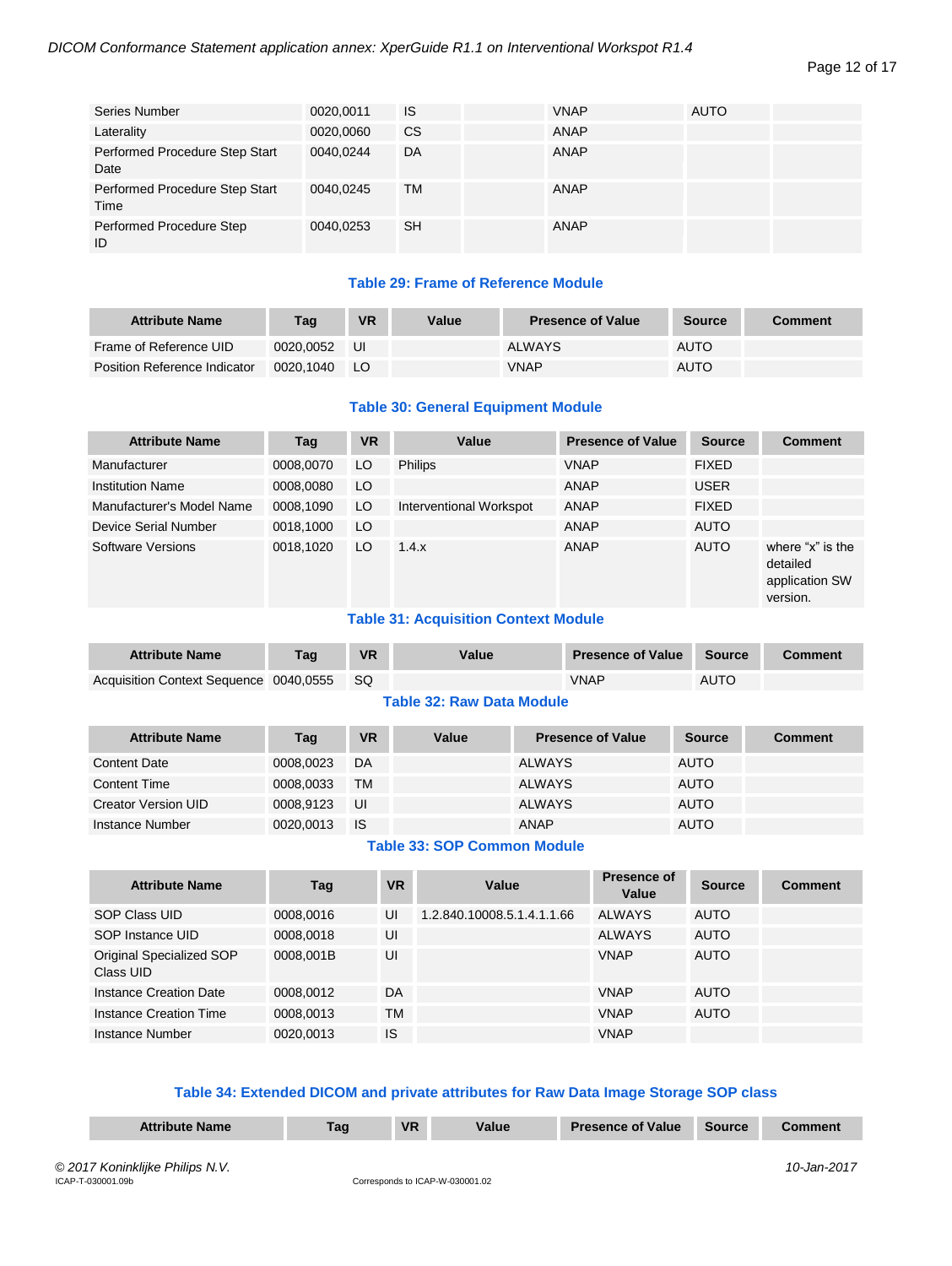#### Page 13 of 17

| Date | 0040,A121 | DA        | <b>VNAP</b> | <b>AUTO</b> |  |
|------|-----------|-----------|-------------|-------------|--|
| Time | 0040,A122 | <b>TM</b> | <b>VNAP</b> | <b>AUTO</b> |  |

#### <span id="page-12-0"></span>**2.1.2.4. Secondary Capture Image Storage SOP class**

#### **Table 35: IOD of Created Secondary Capture Image Storage SOP Class Instances**

| <b>Information Entity</b> | <b>Module</b>                         | <b>Presence Of Module</b> |
|---------------------------|---------------------------------------|---------------------------|
| Patient                   | <b>Patient Module</b>                 | <b>ALWAYS</b>             |
| Study                     | <b>General Study Module</b>           | <b>ALWAYS</b>             |
| Series                    | <b>General Series Module</b>          | <b>ALWAYS</b>             |
| Equipment                 | General Equipment Module              | <b>CONDITIONAL</b>        |
|                           | <b>SC Equipment Module</b>            | <b>ALWAYS</b>             |
| Image                     | General Image Module                  | <b>ALWAYS</b>             |
|                           | Image Pixel Module                    | <b>ALWAYS</b>             |
|                           | <b>SOP Common Module</b>              | <b>ALWAYS</b>             |
|                           | Extended DICOM and private attributes | <b>CONDITIONAL</b>        |

#### **Table 36: Patient Module**

| <b>Attribute Name</b> | Tag       | <b>VR</b> | Value | <b>Presence of Value</b> | Source      | <b>Comment</b> |
|-----------------------|-----------|-----------|-------|--------------------------|-------------|----------------|
| Patient's Name        | 0010.0010 | <b>PN</b> |       | ALWAYS                   | <b>AUTO</b> |                |
| Patient ID            | 0010,0020 | LO        |       | ALWAYS                   | <b>AUTO</b> |                |
| Patient's Birth Date  | 0010,0030 | DA        |       | <b>ALWAYS</b>            | <b>AUTO</b> |                |
| Patient's Sex         | 0010,0040 | CS        |       | <b>ALWAYS</b>            | <b>AUTO</b> |                |

#### **Table 37: General Study Module**

| <b>Attribute Name</b>      | Tag       | <b>VR</b> | Value | <b>Presence of Value</b> | <b>Source</b> | <b>Comment</b> |
|----------------------------|-----------|-----------|-------|--------------------------|---------------|----------------|
| <b>Study Date</b>          | 0008.0020 | DA        |       | <b>ALWAYS</b>            | <b>AUTO</b>   |                |
| <b>Study Time</b>          | 0008,0030 | <b>TM</b> |       | <b>ALWAYS</b>            | <b>AUTO</b>   |                |
| <b>Accession Number</b>    | 0008.0050 | <b>SH</b> |       | <b>VNAP</b>              |               |                |
| Referring Physician's Name | 0008,0090 | <b>PN</b> |       | <b>VNAP</b>              | <b>AUTO</b>   |                |
| Study Instance UID         | 0020,000D | UI        |       | <b>ALWAYS</b>            | <b>AUTO</b>   |                |
| Study ID                   | 0020.0010 | SH        |       | <b>ALWAYS</b>            | <b>AUTO</b>   |                |

#### **Table 38: General Series Module**

| <b>Attribute Name</b>               | Tag       | <b>VR</b> | Value | <b>Presence of Value</b> | <b>Source</b> | <b>Comment</b> |
|-------------------------------------|-----------|-----------|-------|--------------------------|---------------|----------------|
| Series Date                         | 0008,0021 | DA        |       | <b>ALWAYS</b>            | <b>AUTO</b>   |                |
| Series Time                         | 0008,0031 | <b>TM</b> |       | <b>ALWAYS</b>            | <b>AUTO</b>   |                |
| Modality                            | 0008,0060 | <b>CS</b> |       | <b>ALWAYS</b>            | <b>AUTO</b>   |                |
| Series Instance UID                 | 0020,000E | UI        |       | <b>ALWAYS</b>            | <b>AUTO</b>   |                |
| Series Number                       | 0020,0011 | IS        |       | <b>VNAP</b>              | <b>AUTO</b>   |                |
| <b>Related Series Sequence</b>      | 0008,1250 | <b>SQ</b> |       | <b>VNAP</b>              |               |                |
| >Study Instance UID                 | 0020,000D | UI        |       | <b>ALWAYS</b>            |               |                |
| >Series Instance UID                | 0020,000E | UI        |       | <b>ALWAYS</b>            |               |                |
| >Purpose of Reference Code Sequence | 0040.A170 | <b>SQ</b> |       | <b>EMPTY</b>             |               |                |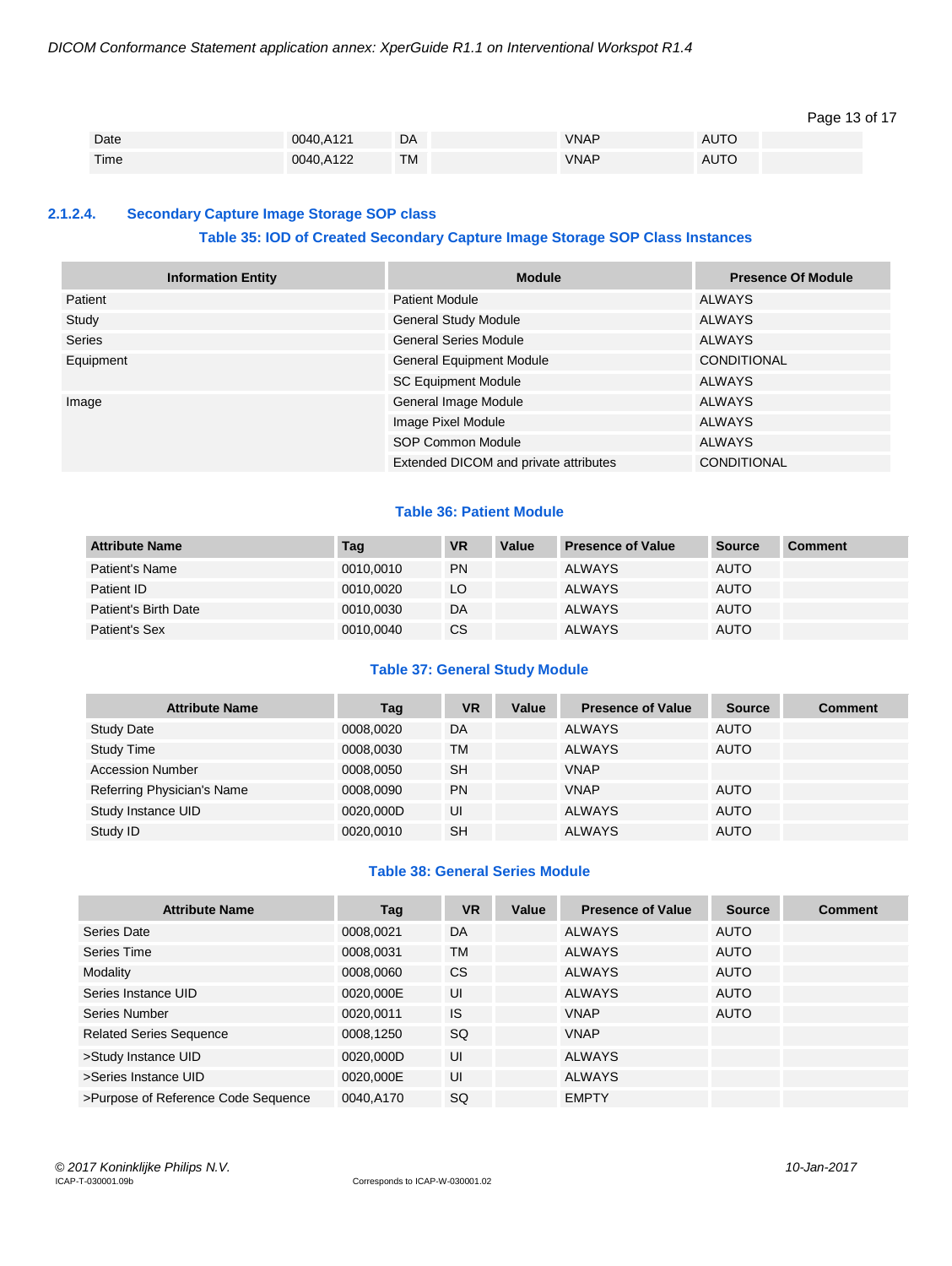Page 14 of 17

#### **Table 39: General Equipment Module**

| <b>Attribute Name</b>     | Tag       | <b>VR</b> | Value                   | <b>Presence of Value</b> | <b>Source</b> | <b>Comment</b>                                          |
|---------------------------|-----------|-----------|-------------------------|--------------------------|---------------|---------------------------------------------------------|
| Manufacturer              | 0008,0070 |           | <b>Philips</b>          | <b>VNAP</b>              |               |                                                         |
| <b>Station Name</b>       | 0008.1010 | <b>SH</b> |                         | <b>ANAP</b>              |               |                                                         |
| Manufacturer's Model Name | 0008.1090 | LO        | Interventional Workspot | ALWAYS                   | <b>FIXED</b>  |                                                         |
| <b>Software Versions</b>  | 0018.1020 | LO.       | 1.4.x                   | <b>ALWAYS</b>            | <b>FIXED</b>  | where "x" is the<br>detailed application<br>SW version. |

#### **Table 40 : SC Equipment Module**

| <b>Attribute Name</b> | Taq       | VR | Value      | <b>Presence of Value</b> | Source | Comment |
|-----------------------|-----------|----|------------|--------------------------|--------|---------|
| Modality              | 0008.0060 | СS |            | <b>ANAP</b>              |        |         |
| Conversion Type       | 0008.0064 | CS | <b>WSD</b> | <b>ALWAYS</b>            |        |         |

#### **Table 41: General Image Module**

| <b>Attribute Name</b>      | Tag       | <b>VR</b> | Value | <b>Presence of Value</b> | <b>Source</b> | <b>Comment</b> |
|----------------------------|-----------|-----------|-------|--------------------------|---------------|----------------|
| Instance Number            | 0020.0013 | IS        |       | <b>ALWAYS</b>            |               |                |
| <b>Patient Orientation</b> | 0020.0020 | <b>CS</b> |       | <b>VNAP</b>              |               |                |

#### **Table 42: Image Pixel Module**

| <b>Attribute Name</b>       | Tag       | <b>VR</b> | Value          | <b>Presence of Value</b> | <b>Source</b> | <b>Comment</b> |
|-----------------------------|-----------|-----------|----------------|--------------------------|---------------|----------------|
| Samples per Pixel           | 0028,0002 | US.       |                | <b>ALWAYS</b>            |               |                |
| Photometric Interpretation  | 0028.0004 | <b>CS</b> |                | ALWAYS                   |               |                |
| <b>Planar Configuration</b> | 0028,0006 | <b>US</b> |                | <b>ALWAYS</b>            |               |                |
| <b>Rows</b>                 | 0028,0010 | <b>US</b> |                | ALWAYS                   | <b>AUTO</b>   |                |
| Columns                     | 0028,0011 | <b>US</b> |                | ALWAYS                   | <b>AUTO</b>   |                |
| <b>Bits Allocated</b>       | 0028,0100 | <b>US</b> | 8              | ALWAYS                   |               |                |
| <b>Bits Stored</b>          | 0028,0101 | <b>US</b> | 8              | ALWAYS                   |               |                |
| High Bit                    | 0028,0102 | US.       | $\overline{7}$ | ALWAYS                   |               |                |
| <b>Pixel Representation</b> | 0028,0103 | <b>US</b> | 0000           | ALWAYS                   | <b>AUTO</b>   |                |
| <b>Pixel Data</b>           | 7FE0,0010 | OW/OB     |                | <b>ALWAYS</b>            | <b>AUTO</b>   |                |

#### **Table 43: SOP Common Module**

| <b>Attribute Name</b>  | Tag       | <b>VR</b> | Value                     | <b>Presence of Value</b> | <b>Source</b> | <b>Comment</b> |
|------------------------|-----------|-----------|---------------------------|--------------------------|---------------|----------------|
| SOP Class UID          | 0008.0016 | UI        | 1.2.840.10008.5.1.4.1.1.7 | <b>ALWAYS</b>            | <b>FIXED</b>  |                |
| SOP Instance UID       | 0008.0018 | UI        |                           | <b>ALWAYS</b>            | <b>AUTO</b>   |                |
| Instance Creation Date | 0008.0012 | DA        |                           | ANAP                     | <b>AUTO</b>   |                |
| Instance Creation Time | 0008.0013 | TM        |                           | ANAP                     | <b>AUTO</b>   |                |
| Instance Number        | 0020.0013 | <b>IS</b> |                           | <b>ANAP</b>              | <b>AUTO</b>   |                |

## **Table 44 : Extended DICOM and private attributes for Secondary Capture Image Storage SOP Class Instances**

| <b>Attribute Name</b>  | Tag       | <b>VR</b> | Value | <b>Presence of</b><br>Value | <b>Source</b> | <b>Comment</b> |
|------------------------|-----------|-----------|-------|-----------------------------|---------------|----------------|
| Requested Procedure ID | 0040.1001 | ⊟ SH      |       | ANAP                        |               |                |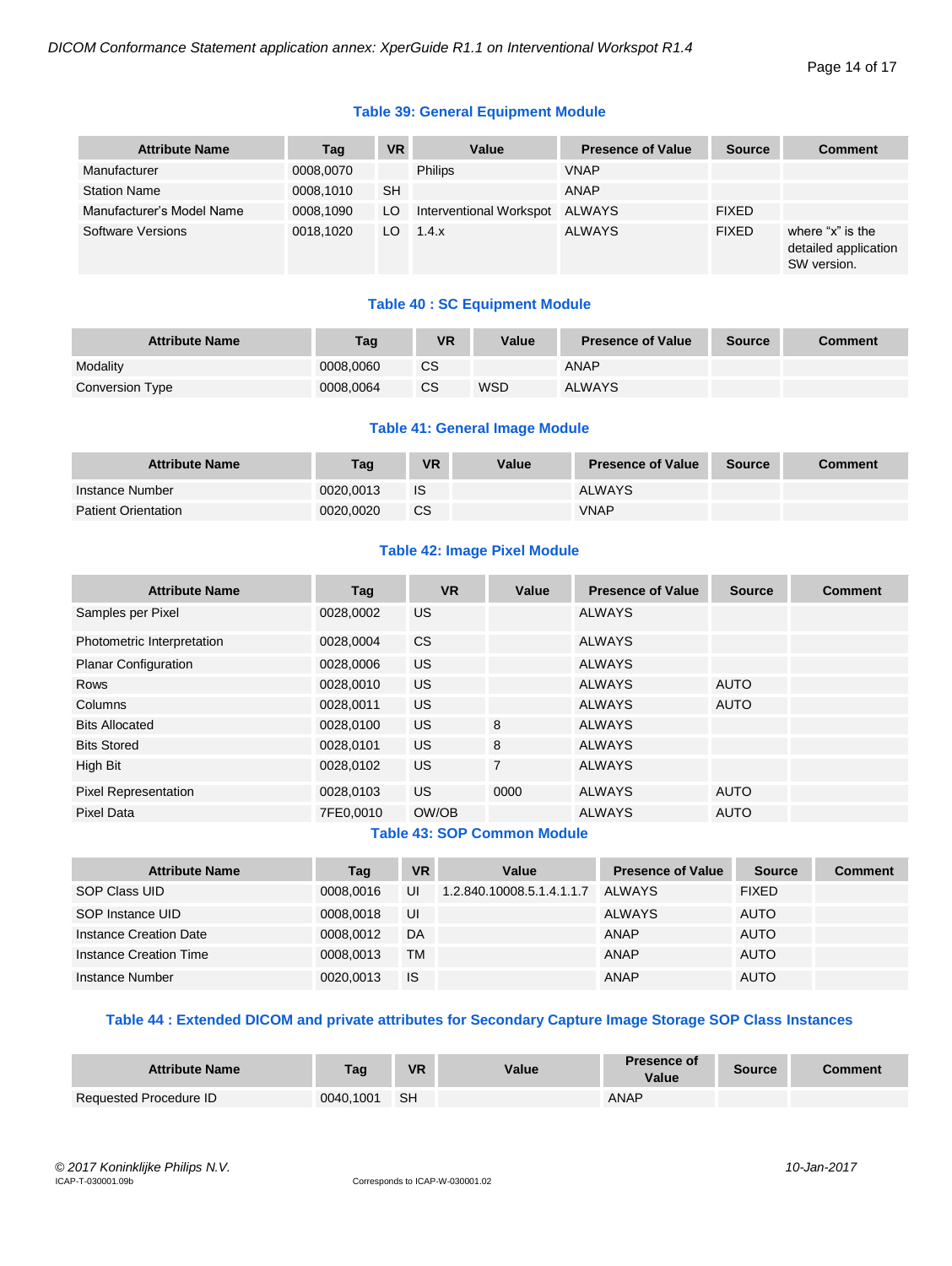## <span id="page-14-0"></span>**2.1.2.5. Multiframe True Color Secondary Capture Image Storage SOP class Table 45: IOD of Created Multiframe True Color Secondary Capture Image Storage SOP Class Instances**

| <b>Information Entity</b> | <b>Module</b>                         | <b>Presence Of Module</b> |
|---------------------------|---------------------------------------|---------------------------|
| Patient                   | <b>Patient Module</b>                 | ALWAYS                    |
| Study                     | <b>General Study Module</b>           | <b>ALWAYS</b>             |
| <b>Series</b>             | <b>General Series Module</b>          | <b>ALWAYS</b>             |
| Equipment                 | <b>General Equipment Module</b>       | CONDITIONAL               |
|                           | <b>SC Equipment Module</b>            | <b>ALWAYS</b>             |
| Image                     | General Image Module                  | <b>ALWAYS</b>             |
|                           | Image Pixel Module                    | <b>ALWAYS</b>             |
|                           | Cine Module                           | <b>CONDITIONAL</b>        |
|                           | Multi-Frame Module                    | <b>ALWAYS</b>             |
|                           | Multi-Frame Functional Groups Module  | <b>OPTIONAL</b>           |
|                           | SC Multi-frame Image Module           | <b>ALWAYS</b>             |
|                           | <b>SOP Common Module</b>              | <b>ALWAYS</b>             |
|                           | Extended DICOM and private attributes | <b>CONDITIONAL</b>        |

#### **Table 46: Patient Module**

| <b>Attribute Name</b> | Tag       | <b>VR</b> | Value | <b>Presence of Value</b> | <b>Source</b> | <b>Comment</b> |
|-----------------------|-----------|-----------|-------|--------------------------|---------------|----------------|
| Patient's Name        | 0010.0010 | <b>PN</b> |       | <b>VNAP</b>              | <b>AUTO</b>   |                |
| Patient ID            | 0010.0020 | LO        |       | <b>VNAP</b>              | <b>AUTO</b>   |                |
| Patient's Birth Date  | 0010.0030 | DA        |       | <b>VNAP</b>              | <b>AUTO</b>   |                |
| Patient's Sex         | 0010,0040 | CS        |       | <b>VNAP</b>              | <b>AUTO</b>   |                |

#### **Table 47: General Study Module**

| <b>Attribute Name</b>      | Tag       | <b>VR</b> | Value | <b>Presence of Value</b> | <b>Source</b> | <b>Comment</b> |
|----------------------------|-----------|-----------|-------|--------------------------|---------------|----------------|
| <b>Study Date</b>          | 0008.0020 | DA        |       | <b>VNAP</b>              | <b>AUTO</b>   |                |
| <b>Study Time</b>          | 0008,0030 | <b>TM</b> |       | <b>VNAP</b>              | <b>AUTO</b>   |                |
| <b>Accession Number</b>    | 0008.0050 | <b>SH</b> |       | <b>VNAP</b>              |               |                |
| Referring Physician's Name | 0008.0090 | <b>PN</b> |       | <b>VNAP</b>              | <b>AUTO</b>   |                |
| Study Instance UID         | 0020,000D | UI        |       | <b>ALWAYS</b>            | <b>AUTO</b>   |                |
| Study ID                   | 0020,0010 | SH        |       | <b>VNAP</b>              | <b>AUTO</b>   |                |

#### **Table 48: General Series Module**

| <b>Attribute Name</b>               | Tag       | <b>VR</b> | Value | <b>Presence of Value</b> | <b>Source</b> | <b>Comment</b> |
|-------------------------------------|-----------|-----------|-------|--------------------------|---------------|----------------|
| Series Date                         | 0008,0021 | DA        |       | <b>ANAP</b>              | <b>AUTO</b>   |                |
| Series Time                         | 0008,0031 | <b>TM</b> |       | ANAP                     | <b>AUTO</b>   |                |
| Modality                            | 0008,0060 | <b>CS</b> |       | <b>ALWAYS</b>            | <b>AUTO</b>   |                |
| Series Instance UID                 | 0020,000E | UI        |       | <b>ALWAYS</b>            | <b>AUTO</b>   |                |
| Series Number                       | 0020,0011 | <b>IS</b> |       | <b>ANAP</b>              | <b>AUTO</b>   |                |
| <b>Related Series Sequence</b>      | 0008,1250 | <b>SQ</b> |       | ANAP                     |               |                |
| >Study Instance UID                 | 0020,000D | UI        |       | <b>ALWAYS</b>            |               |                |
| >Series Instance UID                | 0020,000E | UI        |       | <b>ALWAYS</b>            |               |                |
| >Purpose of Reference Code Sequence | 0040.A170 | <b>SQ</b> |       | <b>VNAP</b>              |               |                |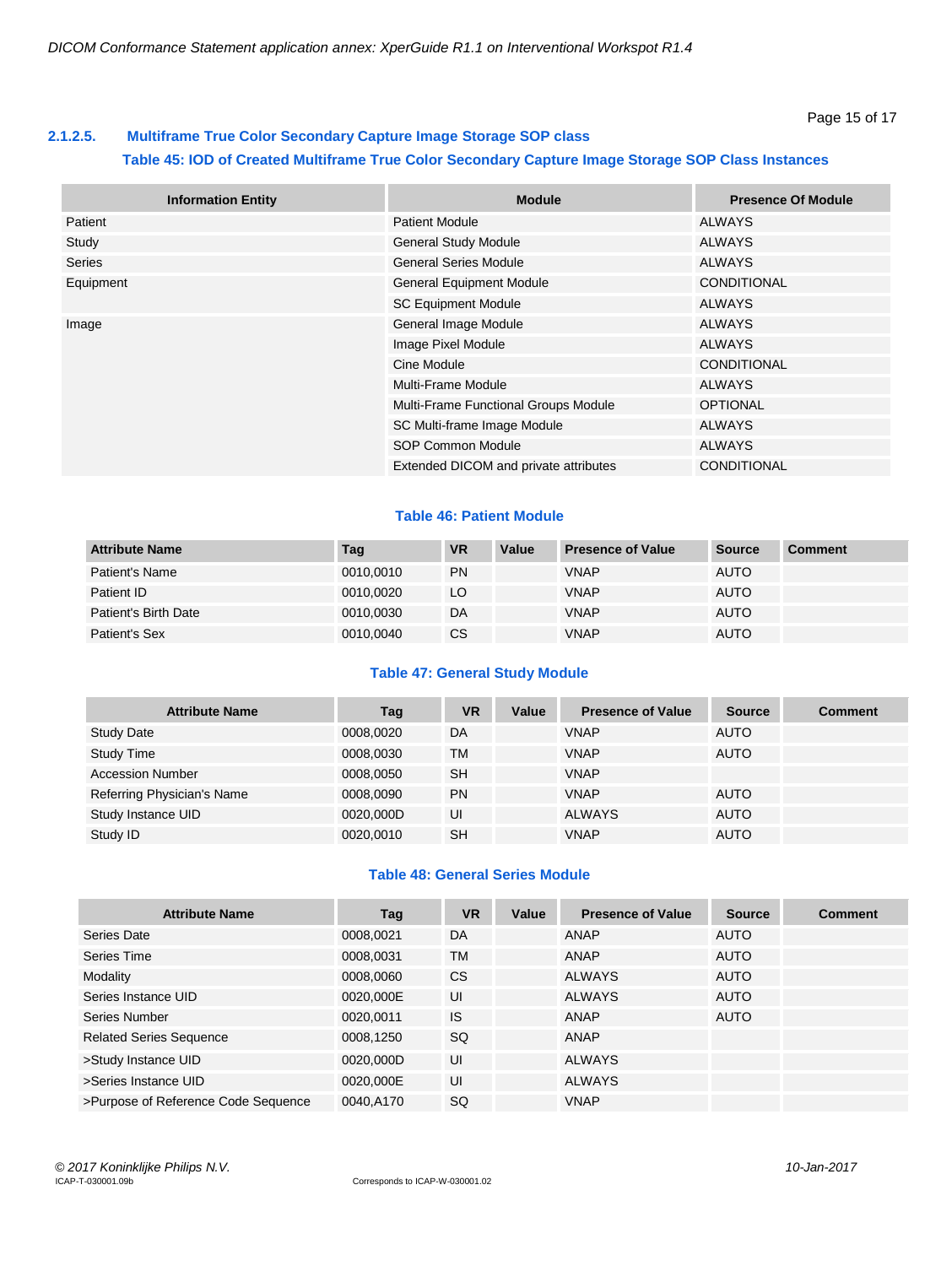Page 16 of 17

#### **Table 49: General Equipment Module**

| <b>Attribute Name</b>     | Tag       | <b>VR</b> | Value                   | <b>Presence of Value</b> | <b>Source</b> | <b>Comment</b>                                          |
|---------------------------|-----------|-----------|-------------------------|--------------------------|---------------|---------------------------------------------------------|
| Manufacturer              | 0008,0070 | LO.       | <b>Philips</b>          | <b>VNAP</b>              | <b>AUTO</b>   |                                                         |
| <b>Station Name</b>       | 0008.1010 | <b>SH</b> |                         | <b>ANAP</b>              |               |                                                         |
| Manufacturer's Model Name | 0008.1090 | LO        | Interventional Workspot | ANAP                     | <b>FIXED</b>  |                                                         |
| Software Versions         | 0018.1020 | LO.       | 1.4.x                   | ANAP                     | <b>FIXED</b>  | where "x" is the<br>detailed application<br>SW version. |

#### **Table 50 : SC Equipment Module**

| <b>Attribute Name</b> | Tag       | <b>VR</b> | Value      | <b>Presence of Value</b> | <b>Source</b> | Comment |
|-----------------------|-----------|-----------|------------|--------------------------|---------------|---------|
| Modality              | 0008.0060 | <b>CS</b> |            | ANAP                     |               |         |
| Conversion Type       | 0008.0064 | <b>CS</b> | <b>WSD</b> | <b>ALWAYS</b>            |               |         |

#### **Table 51: General Image Module**

| <b>Attribute Name</b>      | Tag       | <b>VR</b> | Value | <b>Presence of Value</b> | <b>Source</b> | <b>Comment</b> |
|----------------------------|-----------|-----------|-------|--------------------------|---------------|----------------|
| Instance Number            | 0020.0013 | <b>IS</b> |       | <b>VNAP</b>              |               |                |
| <b>Patient Orientation</b> | 0020.0020 | <b>CS</b> |       | <b>VNAP</b>              |               |                |
| Burned in Annotation       | 0028.0301 | <b>CS</b> |       | <b>ANAP</b>              |               |                |

#### **Table 52: Image Pixel Module**

| <b>Attribute Name</b>       | Tag       | <b>VR</b> | Value          | <b>Presence of Value</b> | <b>Source</b> | <b>Comment</b> |
|-----------------------------|-----------|-----------|----------------|--------------------------|---------------|----------------|
| Samples per Pixel           | 0028,0002 | <b>US</b> |                | <b>ALWAYS</b>            |               |                |
| Photometric Interpretation  | 0028,0004 | <b>CS</b> |                | <b>ALWAYS</b>            |               |                |
| <b>Planar Configuration</b> | 0028,0006 | <b>US</b> |                | <b>ALWAYS</b>            |               |                |
| <b>Rows</b>                 | 0028,0010 | <b>US</b> |                | <b>ALWAYS</b>            | <b>AUTO</b>   |                |
| Columns                     | 0028,0011 | <b>US</b> |                | ALWAYS                   | <b>AUTO</b>   |                |
| <b>Bits Allocated</b>       | 0028,0100 | <b>US</b> | 8              | ALWAYS                   |               |                |
| <b>Bits Stored</b>          | 0028,0101 | US.       | 8              | ALWAYS                   |               |                |
| High Bit                    | 0028,0102 | <b>US</b> | $\overline{7}$ | ALWAYS                   |               |                |
| <b>Pixel Representation</b> | 0028,0103 | <b>US</b> | 0000           | <b>ALWAYS</b>            | <b>AUTO</b>   |                |
| <b>Pixel Data</b>           | 7FE0,0010 | OW/OB     |                | <b>ALWAYS</b>            | <b>AUTO</b>   |                |

#### **Table 53: Cine Module**

| <b>Attribute Name</b> | Tag       | <b>VR</b> | Value | <b>Presence of Value</b> | <b>Source</b> | <b>Comment</b> |
|-----------------------|-----------|-----------|-------|--------------------------|---------------|----------------|
| Frame Time            | 0018.1063 | DS        |       | <b>ALWAYS</b>            | <b>AUTO</b>   |                |

#### **Table 54: Multi-Frame Module**

| <b>Attribute Name</b>          | Taq       | <b>VR</b> | Value | <b>Presence of Value</b> | <b>Source</b> | Comment |
|--------------------------------|-----------|-----------|-------|--------------------------|---------------|---------|
| Number of Frames               | 0028.0008 | DS        |       | <b>ALWAYS</b>            | <b>AUTO</b>   |         |
| <b>Frame Increment Pointer</b> | 0028.0009 | AT        |       | <b>ALWAYS</b>            | <b>AUTO</b>   |         |